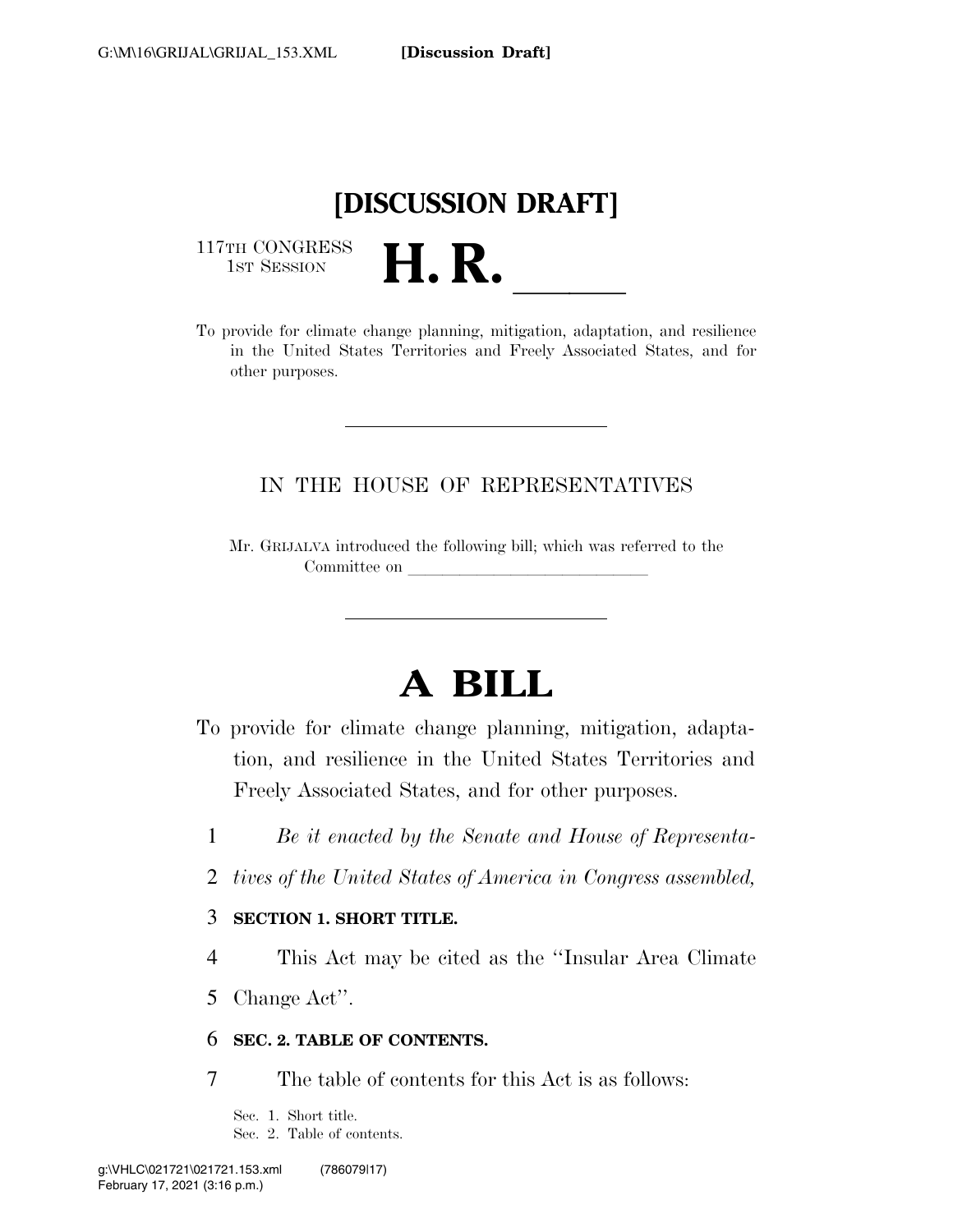Sec. 3. Definitions.

Sec. 4. Findings.

#### TITLE I—GENERAL PROVISIONS

Sec. 101. Insular Area Climate Change Interagency Task Force.

Sec. 102. Non-Federal cost-share waiver.

Sec. 103. Coral reefs prize competitions.

#### TITLE II—DEPARTMENT OF THE INTERIOR

Sec. 201. Office of Insular Affairs Technical Assistance Program.

#### TITLE III—NATIONAL OCEANIC AND ATMOSPHERIC ADMINISTRATION

- Sec. 301. Climate Change Insular Research Grant Program.
- Sec. 302. Coastal management technical assistance and report.
- Sec. 303. National Weather Service technical assistance and grants.
- Sec. 304. Ocean and Coastal Mapping Integration Act.

#### TITLE IV—DEPARTMENT OF ENERGY

- Sec. 401. Office of Insular Area Energy Policy and Programs.
- Sec. 402. Comprehensive energy plans.
- Sec. 403. Energy Efficient Product Rebate Program.
- Sec. 404. Renewable Energy Grant Program.
- Sec. 405. Offshore wind for the territories.
- Sec. 406. State Energy Program non-Federal cost-share waiver.

#### TITLE V—ENVIRONMENTAL PROTECTION AGENCY

- Sec. 501. Definitions.
- Sec. 502. Insular Area National Program Office.
- Sec. 503. Insular Area Sustainable Infrastructure Grant Program.
- Sec. 504. Insular Area Renewable Energy Grant Program.
- Sec. 505. Insular Area Technical Assistance Program.

#### TITLE VI—EMERGENCY MANAGEMENT

Sec. 601. Community disaster loans repayment cancellation. Sec. 602. Disaster relief non-Federal cost-share waiver.

#### 1 **SEC. 3. DEFINITIONS.**

- 2 In this Act, the following definitions apply:
- 3 (1) ADAPTATION.—The term ''Adaptation''
- 4 means the capacity of natural and human systems to
- 5 adjust to climate change or its impacts in a matter
- 
- 6 that will reduce damage or take advantage of any
- 7 beneficial aspects.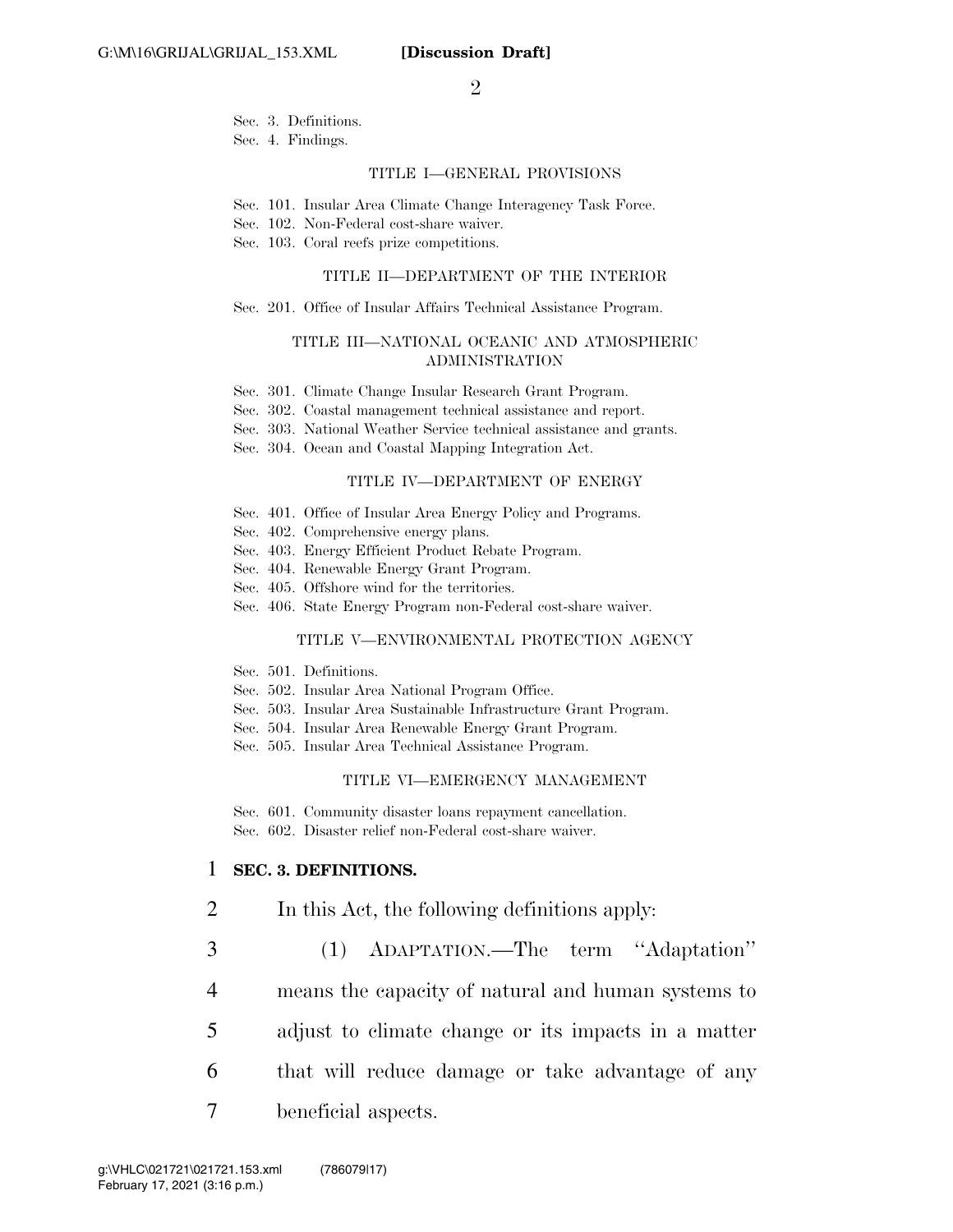(2) FREELY ASSOCIATED STATES.—The term ''Freely Associated States'' means the Republic of the Marshall Islands, the Federated States of Micro-nesia, and the Republic of Palau.

 (3) INSULAR AREAS.—The term ''Insular Areas'' means the territories and Freely Associated States.

 (4) MITIGATION.—The term ''Mitigation'' means measures and initiatives that would limit or reduce greenhouse gas emissions.

 (5) RESILIENCE.—The term ''Resilience'' means the capacity of natural and human systems to resist, assimilate, and recover from the effects of cli- mate change in an efficient and timely manner, maintaining or restoring basic structures and essen-16 tial functions.

 (6) RENEWABLE ENERGY.—The term ''renew- able energy'' means energy that has been derived from Earth's natural resources that are not finite or exhaustible, including solar, wind, hydroelectric, geo-thermal, and ocean (thermal and mechanics).

 (7) RENEWABLE ENERGY SYSTEM.—The term ''renewable energy system'' includes off-grid or stand-alone systems, microgrids, nano grids, and vir-tual power plants systems based on renewable en-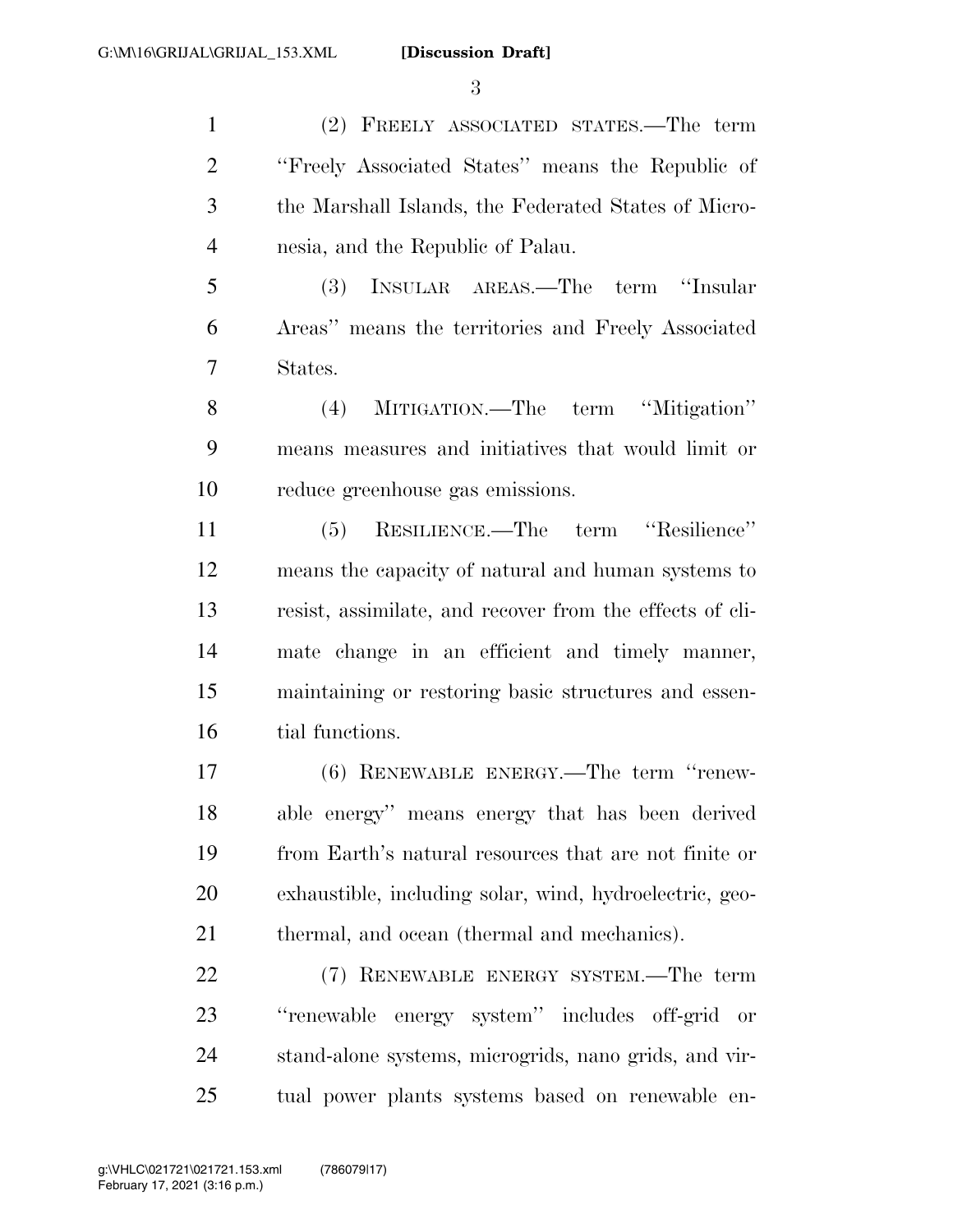ergy sources, including storage and other related an- cillary equipment. These may also be referred to as ''eligible projects''. Waste to energy are not consid- ered as eligible projects. (8) TERRITORIES.—The term ''territories'' means American Samoa, the Commonwealth of the Northern Mariana Islands, Guam, Puerto Rico, and the Virgin Islands of the United States. (9) TERRITORY.—The term ''territory'' means American Samoa, the Commonwealth of the North- ern Mariana Islands, Guam, Puerto Rico, or the Vir- gin Islands of the United States. **SEC. 4. FINDINGS.**  Congress finds as follows: (1) The Insular Areas are topographically and environmentally diverse and treasured by millions of individuals who call them home. (2) The territories in the Caribbean (Puerto Rico and the Virgin Islands of the United States) and the territories in the Pacific (American Samoa, the Commonwealth of the Northern Mariana Is-

 lands, and Guam) face many of the same climate change-related challenges. Freely Associated States face similar climate change-related vulnerabilities.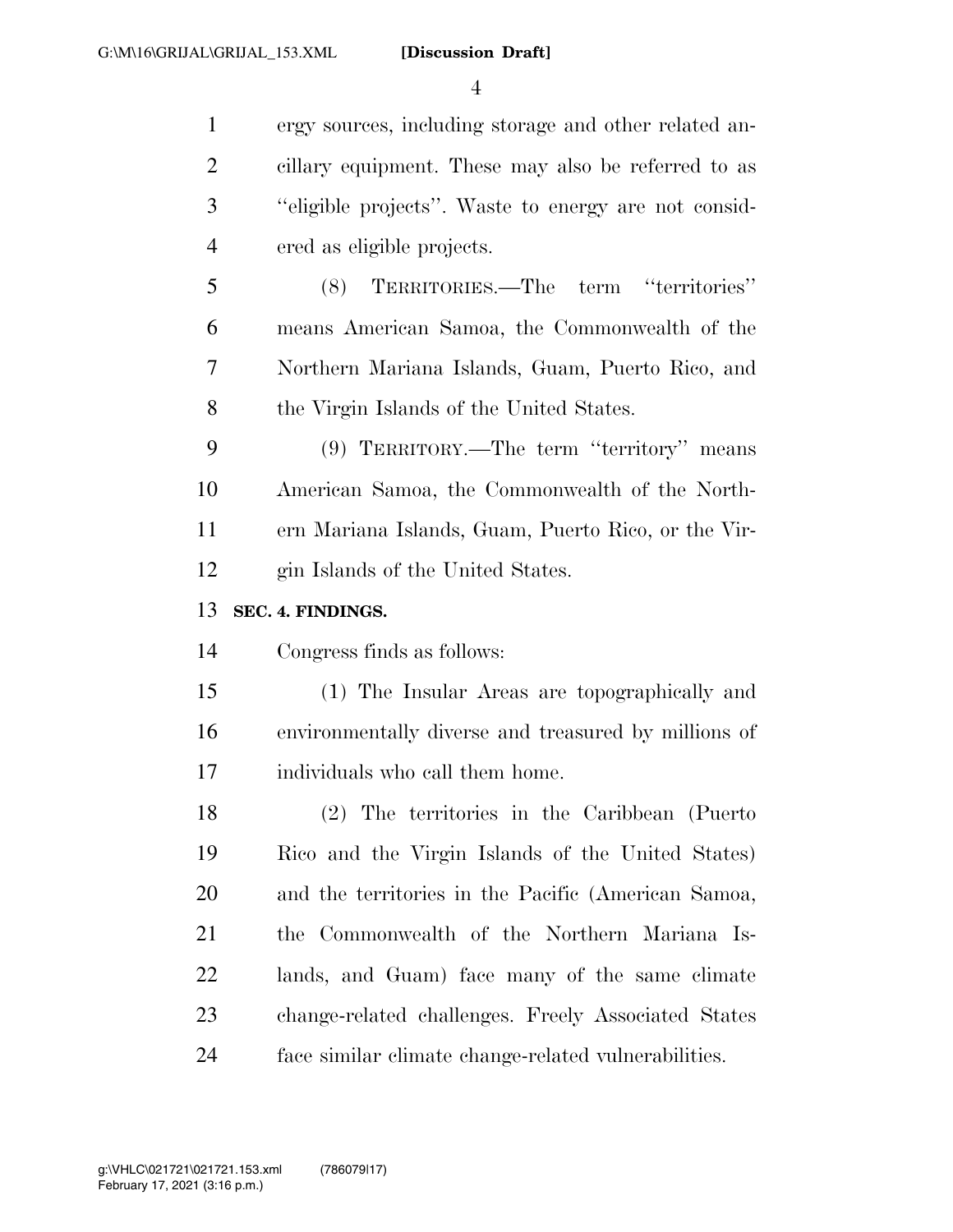(3) Insular Areas are experiencing sea level rise, coastal erosion, and increasing storm impacts that threaten lives, critical infrastructure, eco-systems, and livelihood security.

 (4) Temperature increases are likely to further create and intensify the length of droughts, reduce water supply, impact public health, and increase de- mand of freshwater in Insular Areas. In addition, temperature increases will drive coral reefs to extinc- tion, eliminating a natural barrier against storm surge, increasing destruction of infrastructure, and threatening lives of the inhabitants of the islands.

 (5) In 2017, two major storms, Hurricane Irma and Hurricane Maria, impacted Puerto Rico and the Virgin Islands of the United States. Hurricane Maria caused thousands of deaths in Puerto Rico and the Virgin Islands of the United States and sig- nificant damage to their infrastructure, including Puerto Rico's energy system. Hurricane Maria de- stroyed millions of trees in Puerto Rico and the Vir- gin Islands of the United States, which has signifi- cantly increased erosion and sediment transport. As a result, reservoirs have lost significant storage ca-pacity and coral reefs are severely impacted.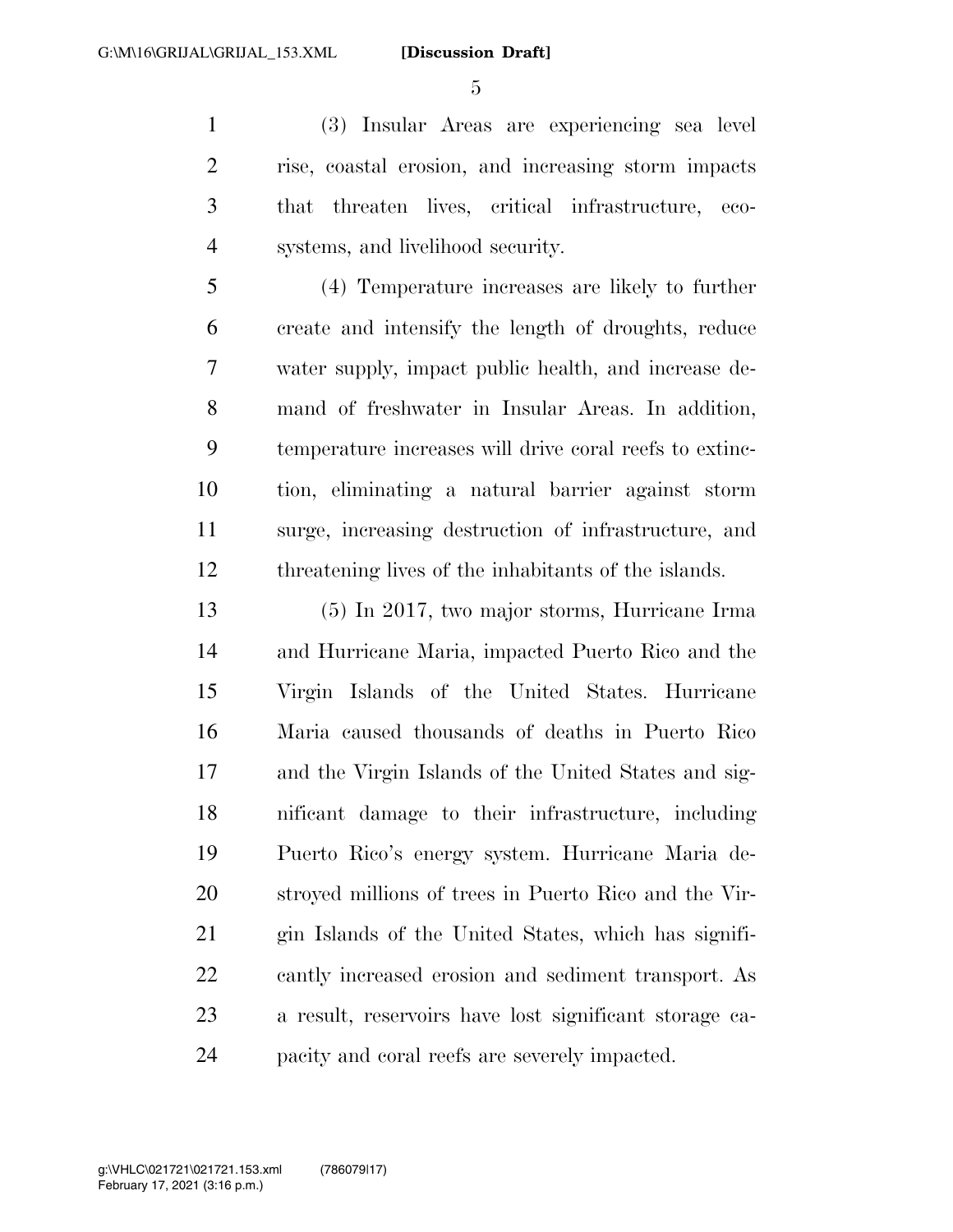(6) In 2018, Typhoon Yutu impacted the Com- monwealth of the Northern Mariana Islands and Guam, causing catastrophic destruction in those ter- ritories. **TITLE I—GENERAL PROVISIONS SEC. 101. INSULAR AREA CLIMATE CHANGE INTERAGENCY TASK FORCE.**  (a) ESTABLISHMENT OF TASK FORCE.—Not later than 90 days after the date of the enactment of this Act, the following shall jointly establish the ''Insular Area Cli- mate Change Interagency Task Force'' (hereafter in this section referred to as the ''Task Force''): (1) The Secretary of the Interior. (2) The Secretary of Energy. (3) The Secretary of State. (4) The Secretary of Housing and Urban Devel- opment. (5) The Secretary of Agriculture. (6) The Secretary of Commerce. (7) The Administrator of the Federal Emer- gency Management Agency. (8) The Administrator of the Environmental Protection Agency.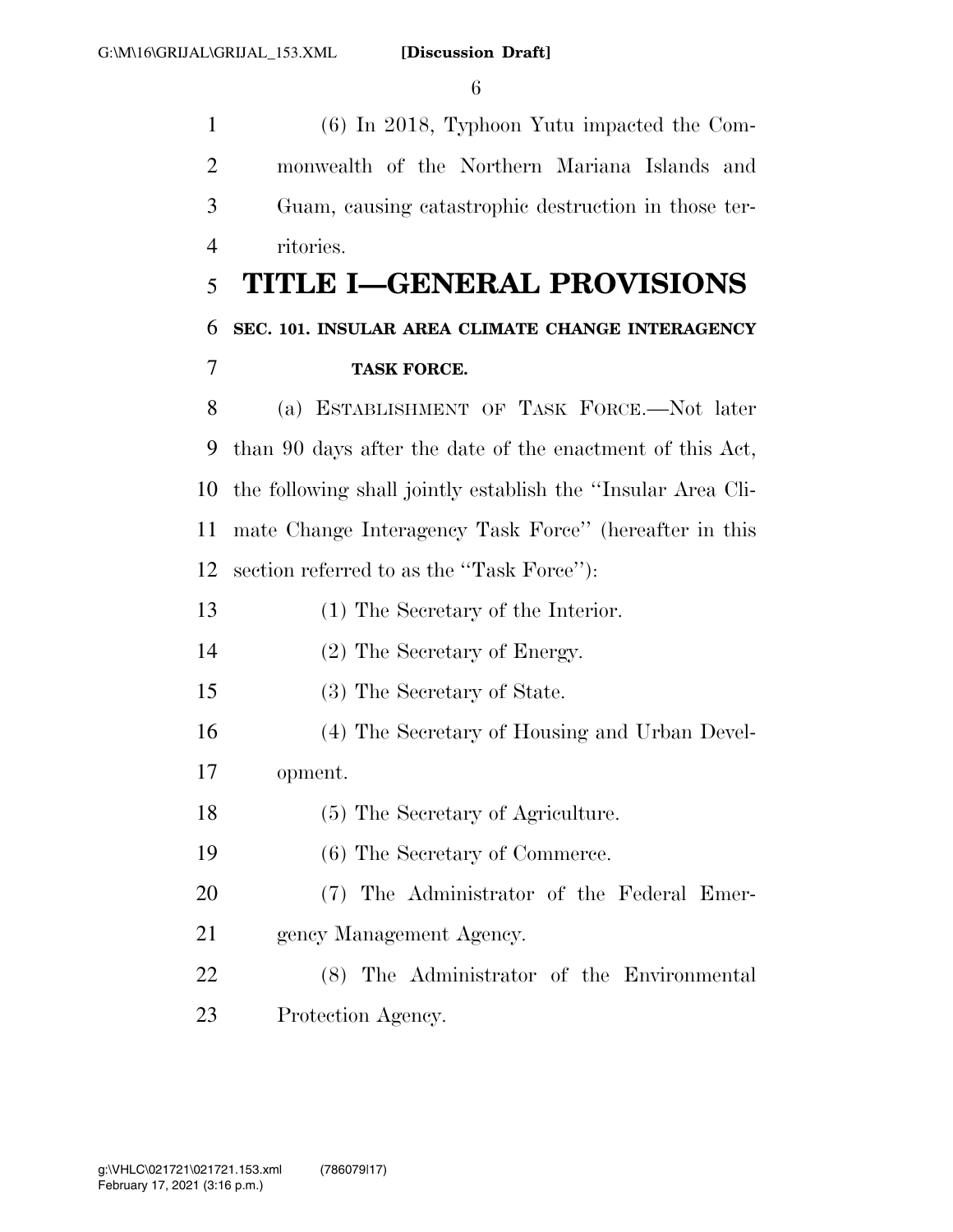(b) CHAIRPERSON.—The Task Force shall be chaired by the Administrator of the Federal Emergency Manage-ment Agency.

(c) DUTIES.—The Task Force shall—

 (1) evaluate all Federal programs regarding ways to provide greater access to Federal programs and equitable baseline funding in relation to States, to territories for climate change planning, mitiga-tion, adaptation, and resilience;

 (2) identify statutory barriers to providing ter- ritories greater access to Federal programs and eq-uitable baseline funding; and

 (3) provide recommendations to Congress re-lated to climate change in Insular Areas.

 (d) COMPREHENSIVE REPORT.—Not later than 1 year after the establishment of the Task Force, the Task Force, in consultation with Insular Areas governments, shall issue a comprehensive report that—

 (1) identifies Federal programs that have an impact on climate change planning, mitigation, ad- aptation, and resilience, but exclude territories in re- gard to eligibility, funding, and assistance, or do not provide equitable baseline funding in relation to States; and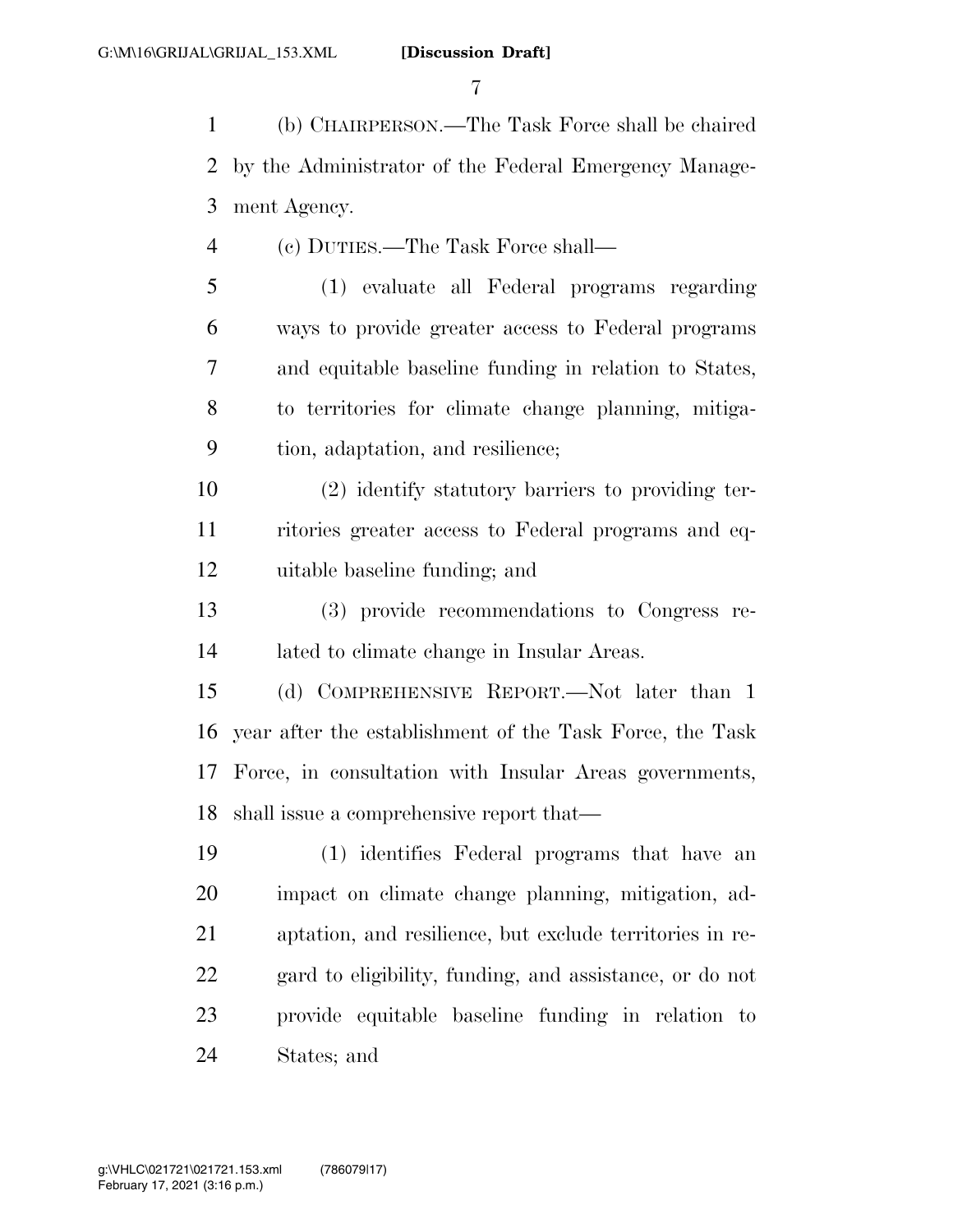(2) provides advice and recommendations to Congress related to climate change in Insular Areas, such as new suggested Federal programs or initia-tives.

 (e) PUBLICATION; PUBLIC AVAILABILITY.—The Ad- ministrator of the Federal Emergency Management Agen- cy shall ensure that the report required under subsection (d) is—

 (1) submitted to the Committees on Energy and Commerce and Natural Resources of the House of Representatives, and Energy and Natural Resources of the Senate;

 (2) published in the Federal Register for public comment for a period of at least 60 days; and

 (3) made available on a public website along with any comments received during the public com-ment period required under paragraph (2).

**SEC. 102. NON-FEDERAL COST-SHARE WAIVER.** 

 Section 501 of the Omnibus Territories Act of 1977 (48 U.S.C. 1469a), is amended—

 (1) in the matter before subsection (a), by in- serting ''Puerto Rico,'' after ''the Trust Territory of the Pacific Islands,''; and

(2) by adding at the end the following: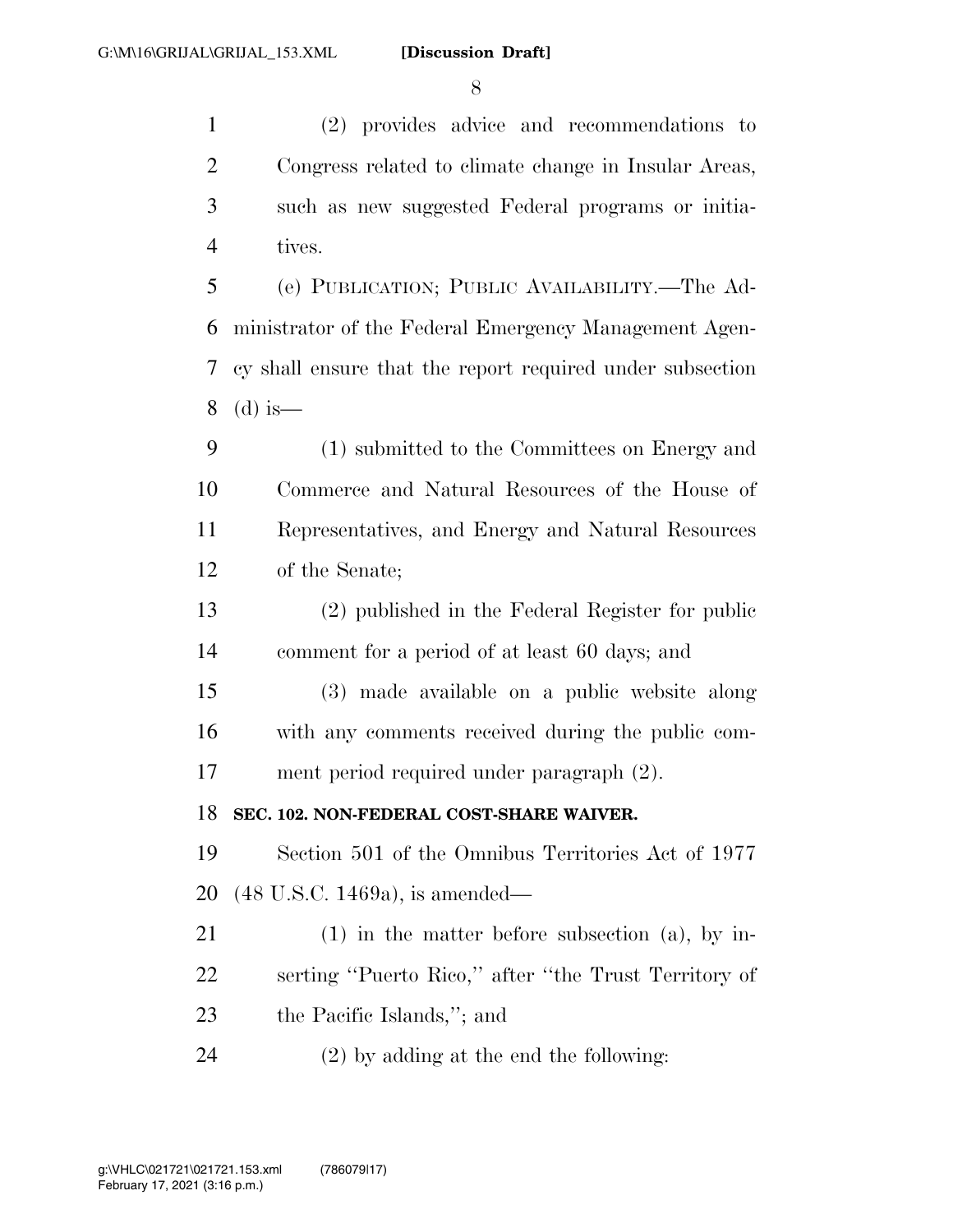''(e) Notwithstanding any other provision of law, in the case of the Insular Areas, any department or agency shall waive any requirement for non-Federal matching funds under \$750,000 (including in-kind contributions) required by law to be provided by those jurisdictions.''.

### **SEC. 103. CORAL REEFS PRIZE COMPETITIONS.**

 (a) PRIZE COMPETITIONS.—The Director of the Of- fice of Science and Technology Policy shall work with the head of each Federal agency represented on the U.S. Coral Reef Task Force established under Executive Order 13089 (63 Fed. Reg. 32701) to establish prize competitions, in accordance with section 24 of the Stevenson-Wydler Tech- nology Innovation Act of 1980 (15 U.S.C. 3719), that pro- mote coral reef research and conservation in the Insular Areas.

 (b) WAIVER OF MATCHING REQUIREMENT.—Section 204(b) of the Coral Reef Conservation Act of 2000 (16 U.S.C. 6403(b)) is amended—

 (1) by striking the enumerator and heading for paragraph (2) and inserting the following:

21  $\frac{((2) \text{ WAVERS}}{)}$ 

22 ""(A) NEED AND BENEFIT.—"; and

 (2) by adding at the end of paragraph (2) the following: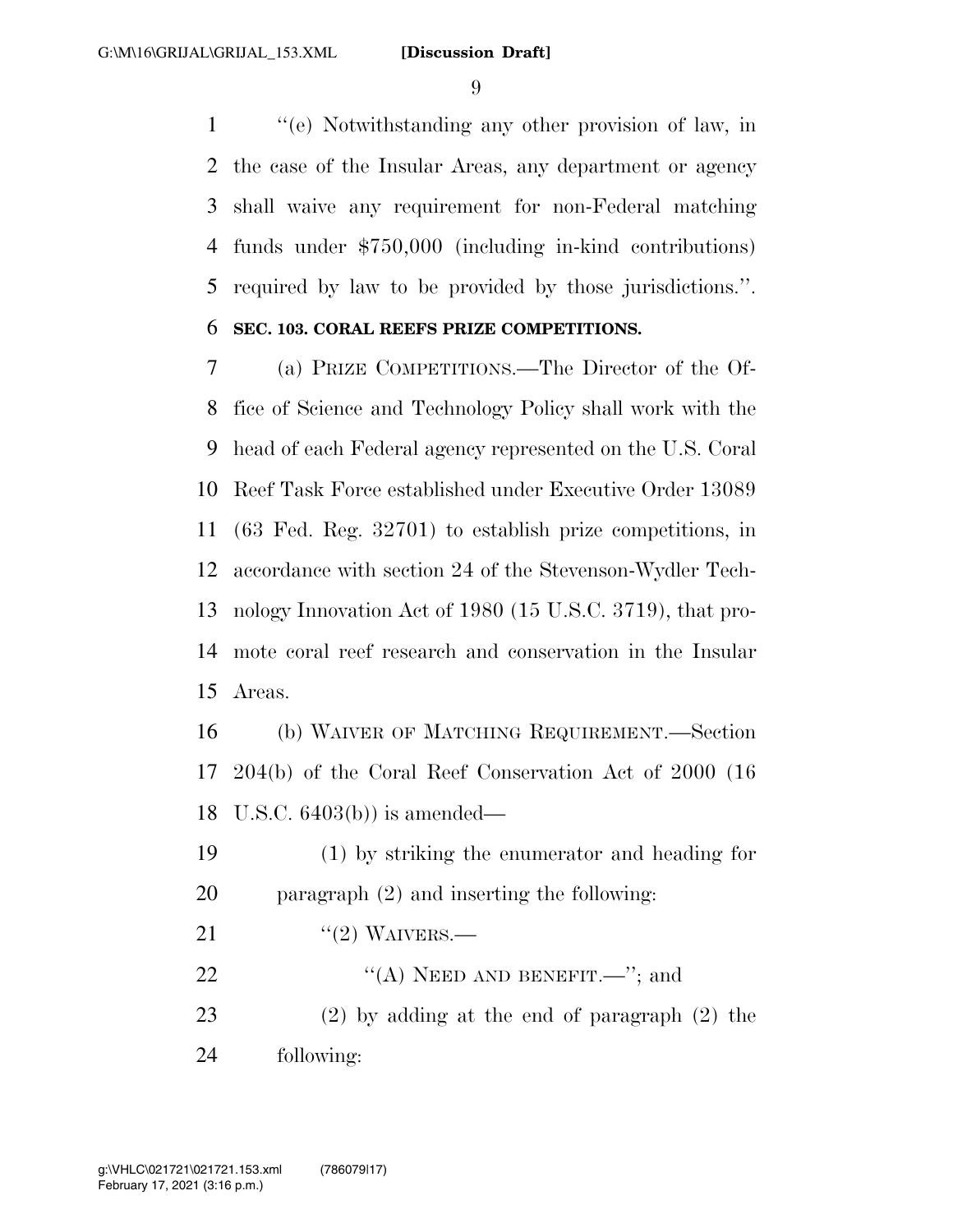1 "(B) SUSTAINING CORAL REEF MANAGE- MENT AND MONITORING.—The Secretary shall waive all of the matching requirement under paragraph (1) for grants to implement State and territorial coral reef conservation coopera- tive agreements to sustain coral reef manage- ment and monitoring in Florida, Hawaii, Amer- ican Samoa, the Commonwealth of the North- ern Mariana Islands, Guam, Puerto Rico, and the Virgin Islands of the United States.''. **TITLE II—DEPARTMENT OF THE INTERIOR SEC. 201. OFFICE OF INSULAR AFFAIRS TECHNICAL ASSIST- ANCE PROGRAM.**  (a) IN GENERAL.—The Secretary of the Interior, act- ing through the Office of Insular Affairs Technical Assist- ance Program, shall provide technical assistance for cli- mate change planning, mitigation, adaptation, and resil- ience to Insular Areas under the jurisdiction of such Pro- gram. (b) AUTHORIZATION OF APPROPRIATIONS.—There is authorized to be appropriated to the Secretary of the Inte- rior to carry out this section \$5,000,000 for fiscal year 2022 and each fiscal year thereafter.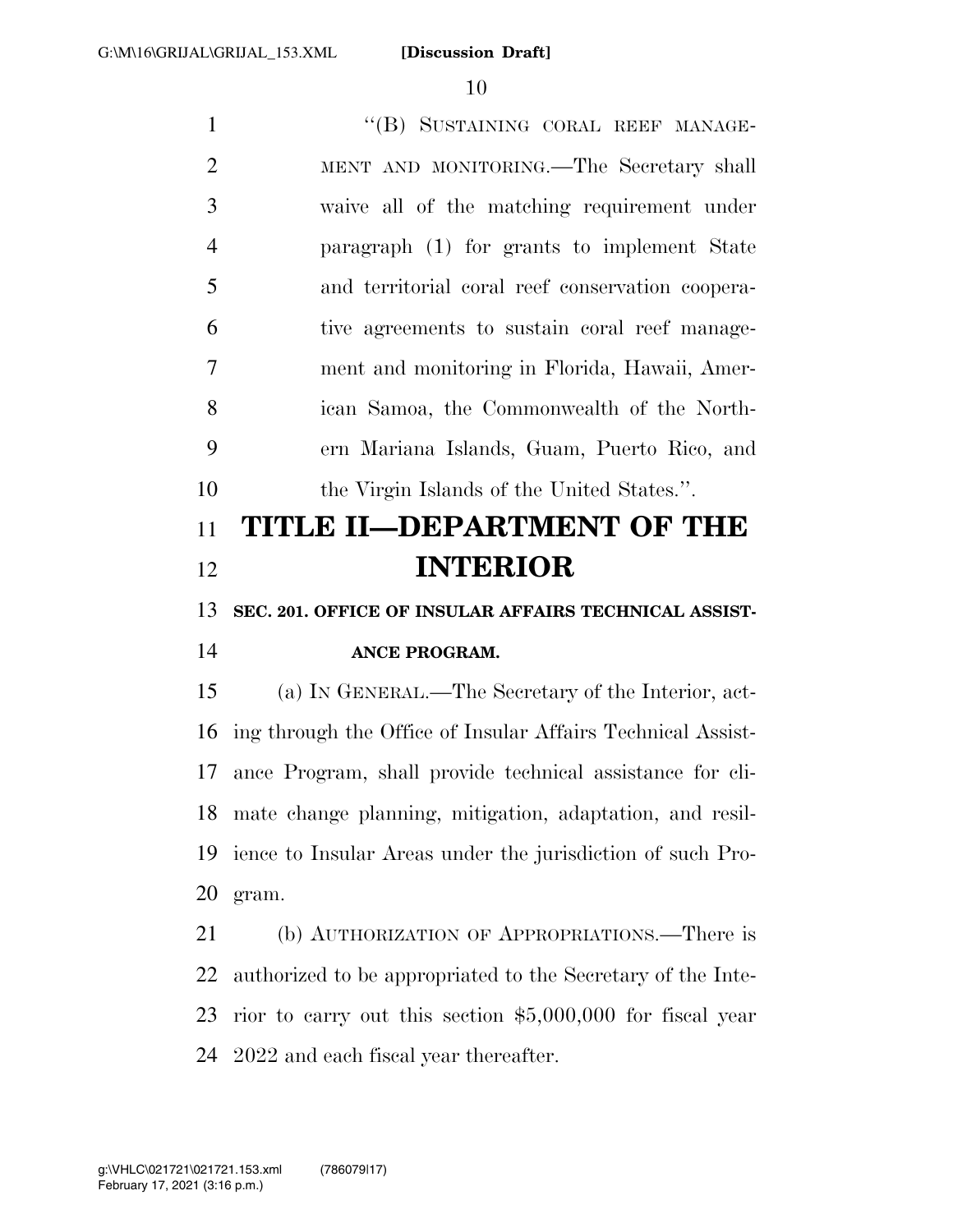# **TITLE III—NATIONAL OCEANIC AND ATMOSPHERIC ADMINIS-TRATION**

## **SEC. 301. CLIMATE CHANGE INSULAR RESEARCH GRANT**

### **PROGRAM.**

 (a) IN GENERAL.—The Administrator of the Na- tional Oceanic and Atmospheric Administration shall es- tablish a Climate Change Insular Research Grant Pro- gram to provide grants to institutions of higher education, as such term is defined in section 101(a) of the Higher Education Act of 1965 (20 U.S.C. 1001(a)), and nonprofit organizations in Insular Areas for monitoring, collecting, synthesizing, analyzing, and publishing local climate change data, including ocean temperature, sea level rise, ocean acidification, and altered ocean currents data.

 (b) AUTHORIZATION OF APPROPRIATIONS.—To carry out this section there is authorized to be appropriated to the Administrator \$5,000,000 for each of fiscal years 2022 and 2023.

# **SEC. 302. COASTAL MANAGEMENT TECHNICAL ASSISTANCE AND REPORT.**

(a) TECHNICAL ASSISTANCE.—

 (1) IN GENERAL.—The Administrator of the National Oceanic and Atmospheric Administration, acting through the Director of the Office for Coastal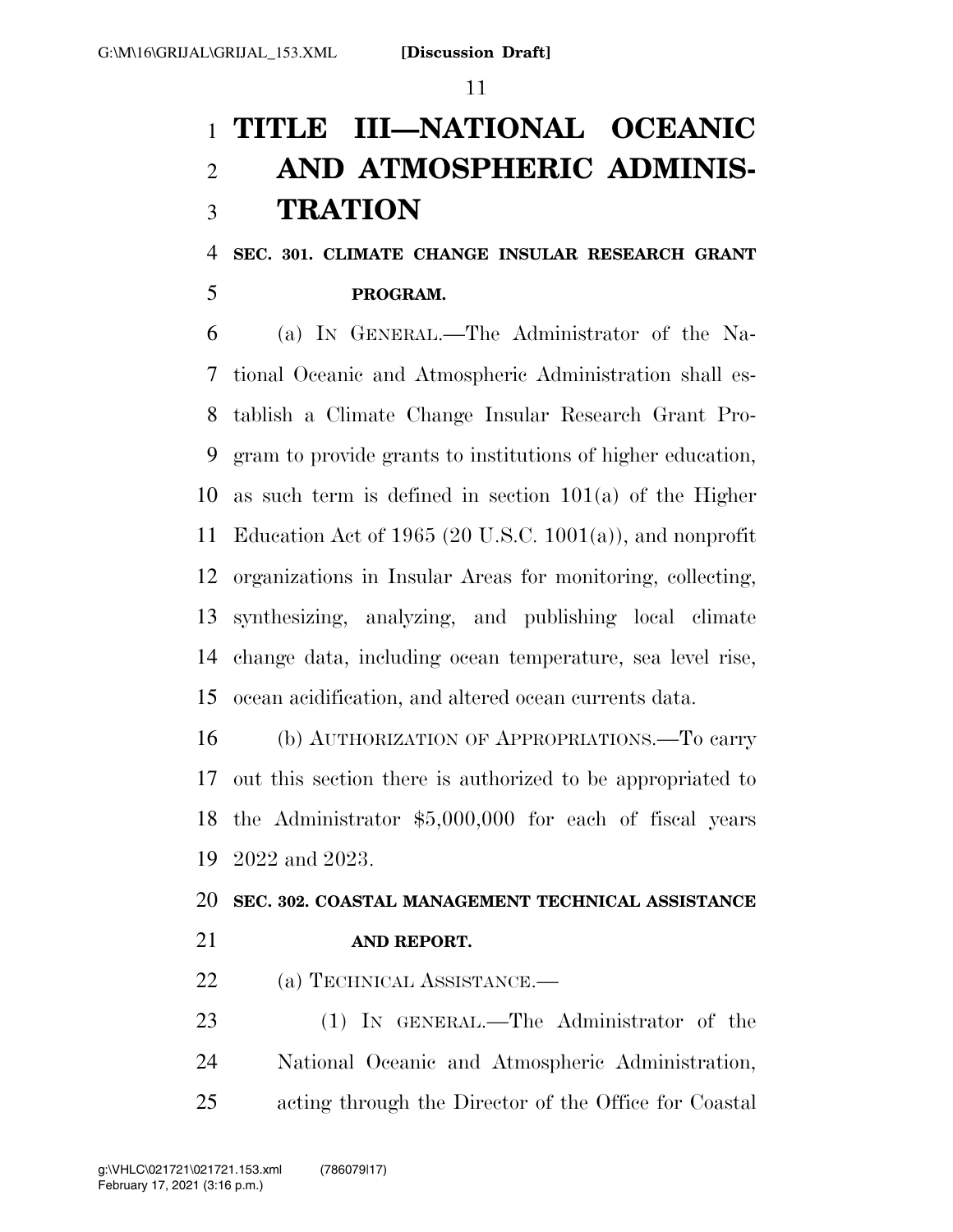Management, shall provide technical assistance to Insular Areas to enhance such entities' coastal man-agement and climate change programs.

 (2) AUTHORIZATION OF APPROPRIATIONS.—To carry out this subsection there is authorized to be appropriated to the Administrator of the National Oceanic and Atmospheric Administration \$5,000,000 for fiscal year 2022 and each fiscal year thereafter.

 (b) ANNUAL REPORT.—The Administrator of the Na- tional Oceanic and Atmospheric Administration, acting through the Director of the Office for Coastal Manage- ment, shall submit an annual report to the Committee on Natural Resources of the House of Representatives and the Committee on Commerce, Science, and Transportation of the Senate on the status of—

- (1) wetland, mangrove, and estuary conditions in Insular Areas; and
- (2) climate change impacts, including ecological, economic, and cultural impacts, in Insular Areas.

 **SEC. 303. NATIONAL WEATHER SERVICE TECHNICAL AS-SISTANCE AND GRANTS.** 

- (a) TECHNICAL ASSISTANCE.—
- (1) IN GENERAL.—The Administrator of the National Oceanic and Atmospheric Administration,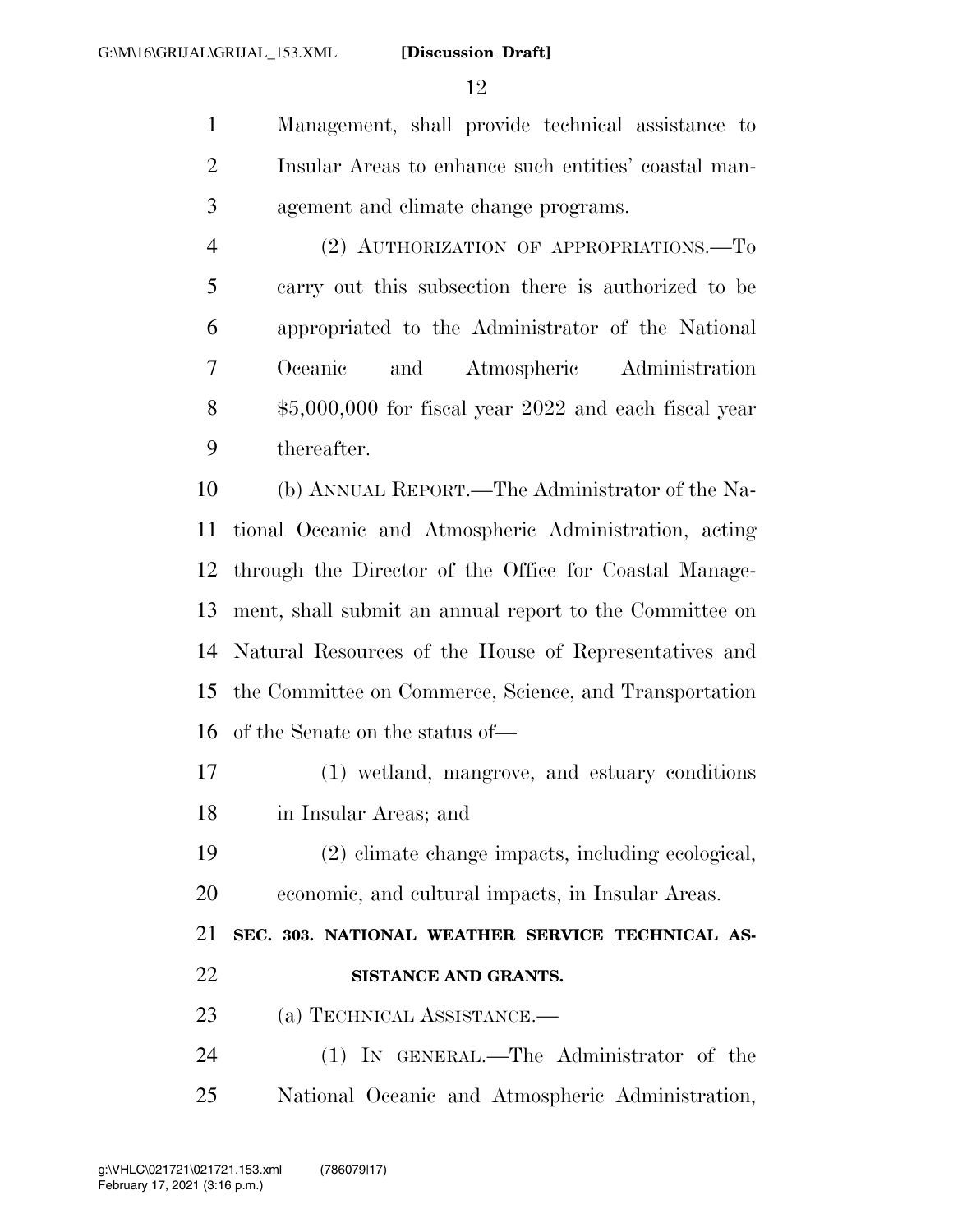acting through the Director of the National Weather Service, shall provide technical assistance and out- reach to Insular Areas through the San Juan, Tiyan, and Pago Pago Weather Forecast Offices of the National Weather Service. For the purposes of this section, the Administrator may also employ other agency entities as the Administrator deems necessary, in order to improve weather data collec- tion, produce more accurate tropical weather fore- casts, and provide science, data, information, and impact-based decision support services to reduce hurricane, typhoon, droughts, tsunamis, tides, and sea level rise impacts in the Insular Areas.

 (2) AUTHORIZATION OF APPROPRIATIONS.—To carry out this subsection there is authorized to be appropriated to the Administrator \$5,000,000 for fiscal year 2022 and each fiscal year thereafter.

(b) GRANTS.—

 (1) IN GENERAL.—The Administrator of the National Oceanic and Atmospheric Administration may provide grants to academic, nonprofit, and local entities to conduct climate change research to im- prove weather data collection, produce more accurate tropical weather forecasts, and provide science, data, information, and impact-based decision support serv-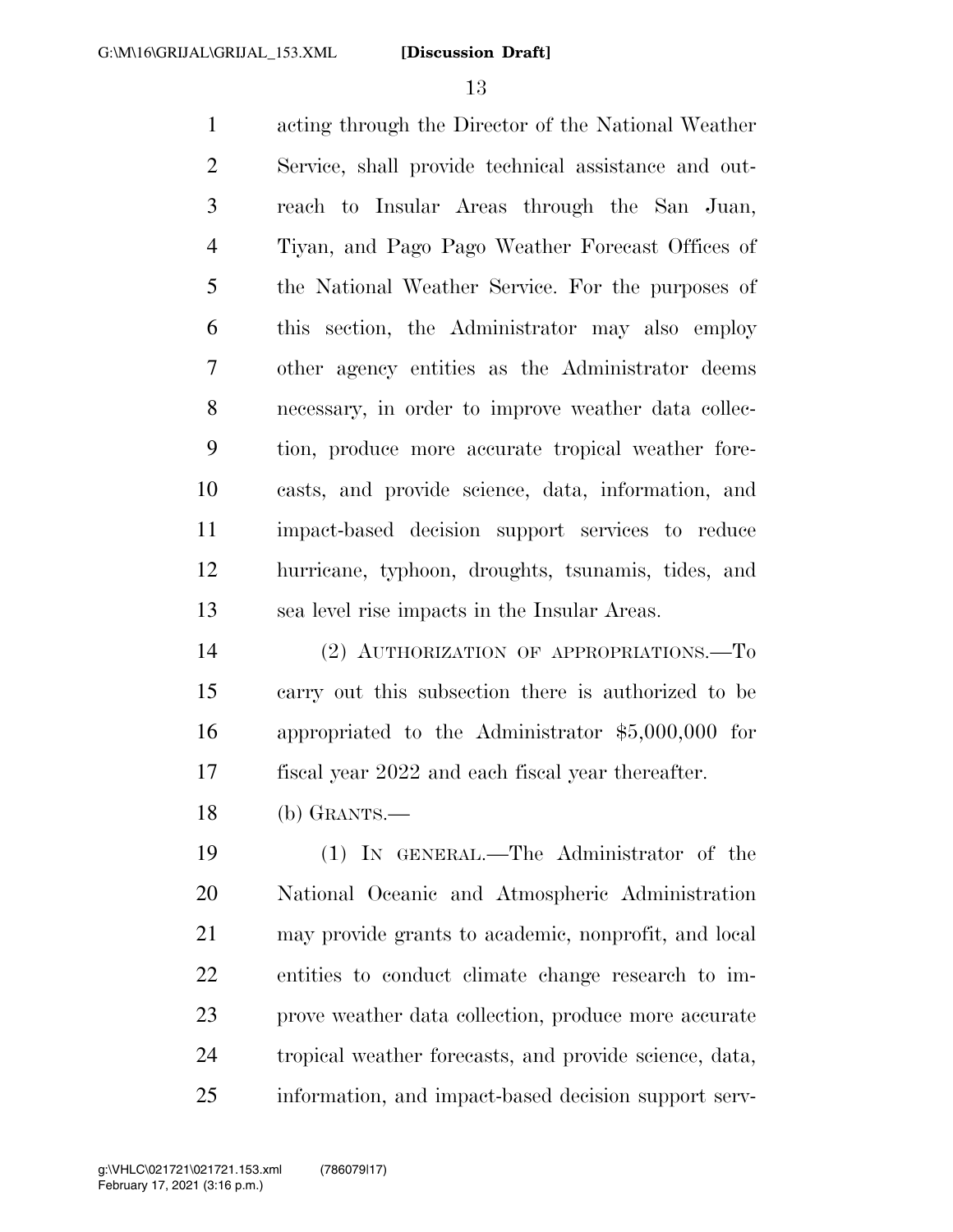| $\mathbf{1}$   | ices to reduce hurricane, typhoon, droughts,             |
|----------------|----------------------------------------------------------|
| $\overline{2}$ | tsunamis, tides, and sea level rise impacts in the In-   |
| 3              | sular Areas.                                             |
| $\overline{4}$ | (2) AUTHORIZATION OF APPROPRIATIONS.—To                  |
| 5              | carry out this subsection there is authorized to be      |
| 6              | appropriated to the Administrator $$5,000,000$ for       |
| 7              | fiscal year 2022 and each fiscal year thereafter.        |
| 8              | SEC. 304. OCEAN AND COASTAL MAPPING INTEGRATION          |
| 9              | ACT.                                                     |
| 10             | Section 12204 of the Ocean and Coastal Mapping In-       |
| 11             | tegration Act $(33 \text{ U.S.C. } 3503)$ is amended—    |
| 12             | $(1)$ in paragraph $(12)$ by striking "and";             |
| 13             | $(2)$ in paragraph $(13)$ by striking the period at      |
| 14             | the end and inserting "; and"; and                       |
| 15             | (3) by adding at the end the following:                  |
| 16             | $\lq(14)$ The study of Insular Areas and the ef-         |
| 17             | fects of climate change".                                |
| 18             | <b>TITLE IV-DEPARTMENT OF</b>                            |
| 19             | <b>ENERGY</b>                                            |
| 20             | SEC. 401. OFFICE OF INSULAR AREA ENERGY POLICY AND       |
| 21             | PROGRAMS.                                                |
| 22             | (a) IN GENERAL.—Title II of the Department of En-        |
| 23             | ergy Organization Act (42 U.S.C. 7131 et seq.) is amend- |
| 24             | ed by adding at the end the following:                   |
|                |                                                          |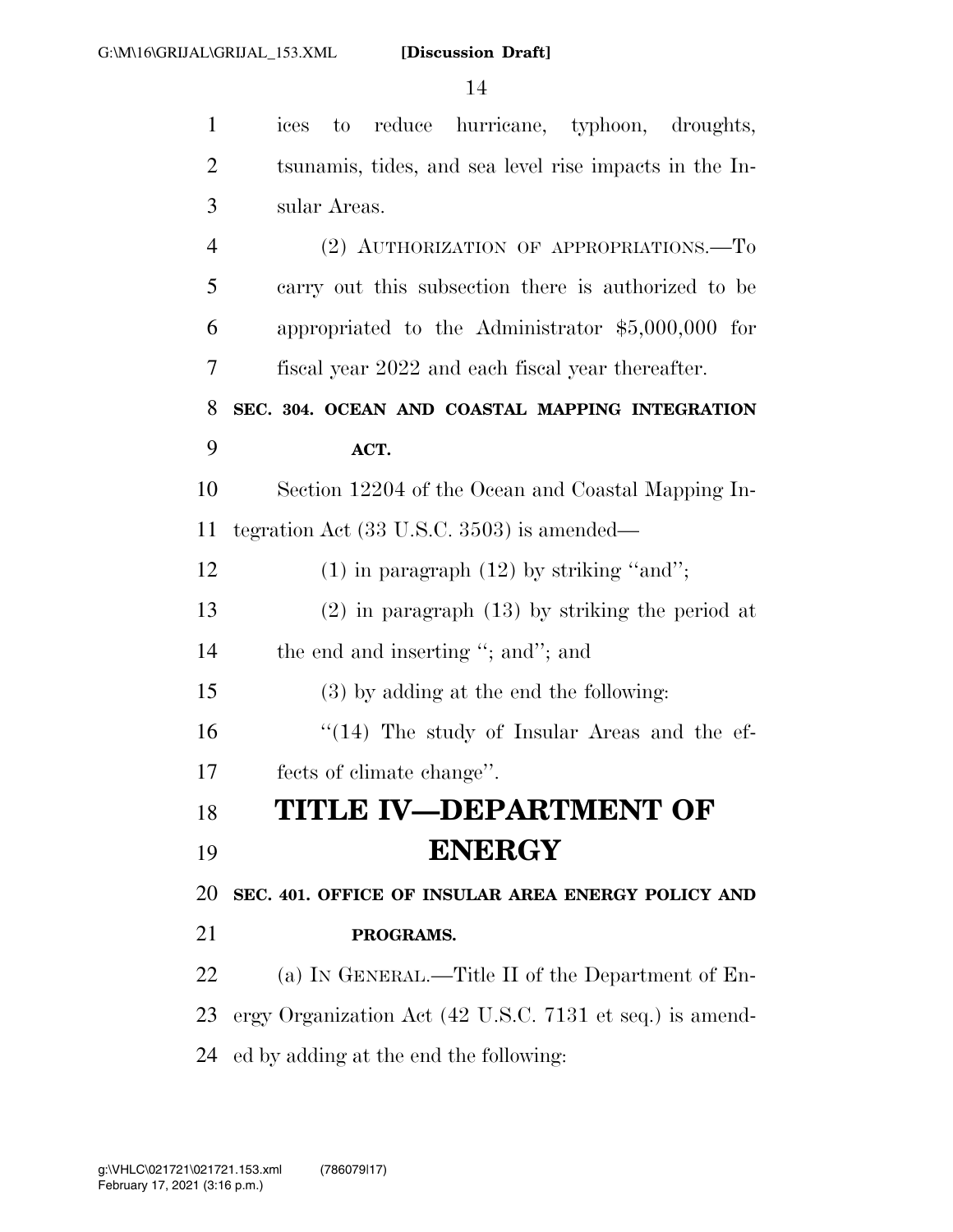## **''SEC. 218. OFFICE OF INSULAR AREA ENERGY POLICY AND PROGRAMS.**

 ''(a) ESTABLISHMENT.—There is established within the Department an Office of Insular Area Energy Policy and Programs (referred to in this section as the 'Office'). The Office shall be headed by a Director, who shall be appointed by the Secretary and compensated at a rate equal to that of level IV of the Executive Schedule under section 5315 of title 5, United States Code.

10  $\qquad$  "(b) DUTIES.—The Office shall—

11 ''(1) direct, coordinate, implement, and monitor energy planning, education, management, conserva- tion, and delivery programs of the Department to— ''(A) assist Insular Areas in developing comprehensive energy plans;  $\langle G \rangle$  expand renewable energy and energy efficiency in Insular Areas; ''(C) reduce or stabilize energy costs in In- sular Areas;  $\text{``(D) enhance and strengthen energy infra-}$  structure in Insular Areas to withstand natural disasters; and 23 "'(E) work with Insular Areas to develop improved regulatory and oversight conditions;

and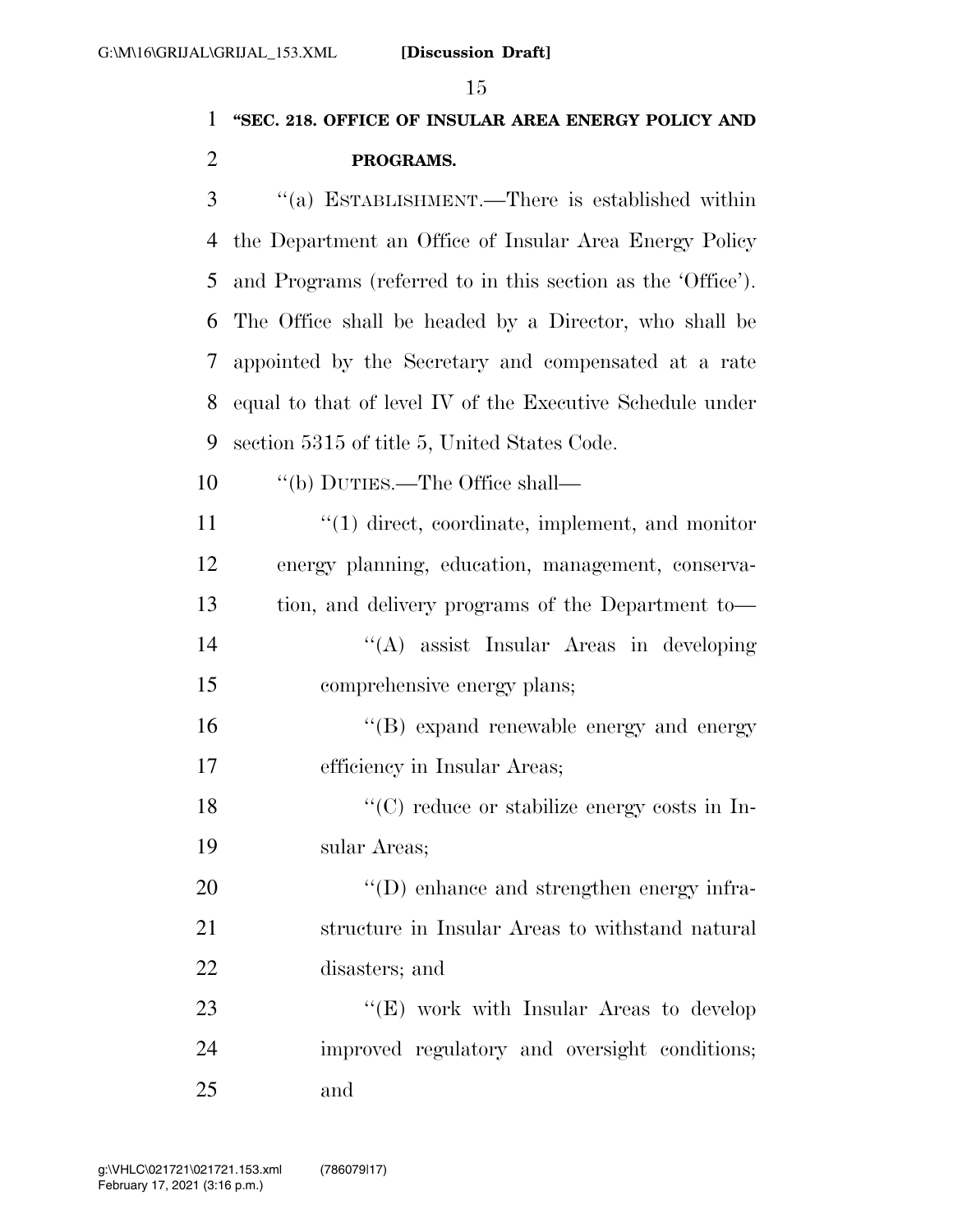1 ''(2) centralize and align all ongoing Depart-ment of Energy efforts in the Insular Areas.

 ''(c) ANNUAL REPORT.—The Director shall submit an annual report to the Committee on Natural Resources and the Committee on Energy and Commerce of the House of Representatives and the Committee on Energy and Natural Resources of the Senate on the status of all projects undertaken and grants approved by the Office. 9 "(d) AUTHORIZATION OF APPROPRIATIONS.—There is authorized to be appropriated to the Secretary to carry out this section \$20,000,000 for fiscal year 2022 and each fiscal year thereafter.

 ''(e) NON-FEDERAL COST-SHARE WAIVER.—Any funding made available to Insular Areas by the Office of Insular Area Energy Policy and Programs under this or any other Federal law shall not be subject to a non-Fed-eral share funding requirement.''.

(b) CONFORMING AMENDMENTS.—

 (1) TABLE OF CONTENTS.—The table of con- tents of the Department of Energy Organization Act is amended by inserting after the item relating to section 217 the following:

''Sec. 218. Office of Insular Area Energy Policy and Programs.''.

23 (2) POSITIONS AT LEVEL IV.—Section 5315 of title 5, United States Code, is amended by inserting after the item related to the Director, Office of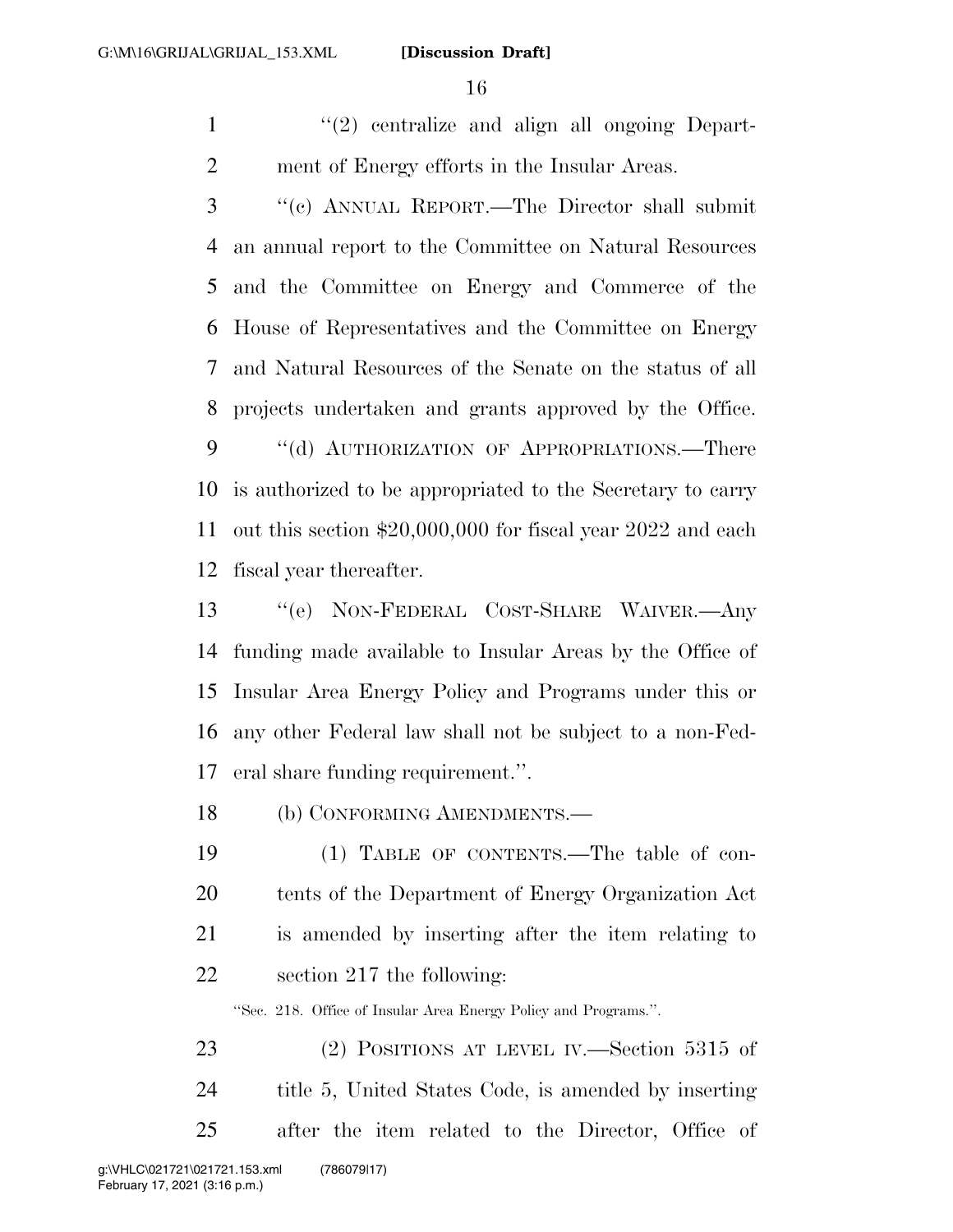Science, Department of Energy the following new item: ''Director, Office of Insular Area Energy Pol-icy and Programs, Department of Energy.''.

#### **SEC. 402. COMPREHENSIVE ENERGY PLANS.**

 (a) IN GENERAL.—Not later than 1 year after the date of the enactment of this Act, the Office of Insular Area Energy Policy and Programs in the Department of Energy, in consultation with the Office of Insular Affairs of the Department of the Interior, shall submit to the Committees on Energy and Commerce and Natural Re- sources of the House of Representatives and the Com- mittee on Energy and Natural Resources of the Senate a report containing—

 (1) the results of a study of the execution of the comprehensive energy plans required by section 16 604(c) of Public Law 96-597 (48 U.S.C. 1492(c)), including—

 (A) initial, planned, and current sources of renewable energy;

 (B) initial, planned, and current energy imports; and

 (C) projected and actual energy needs dur- ing calendar year 2020 for each Insular Area; (2) the lessons learned from the preparation of these plans;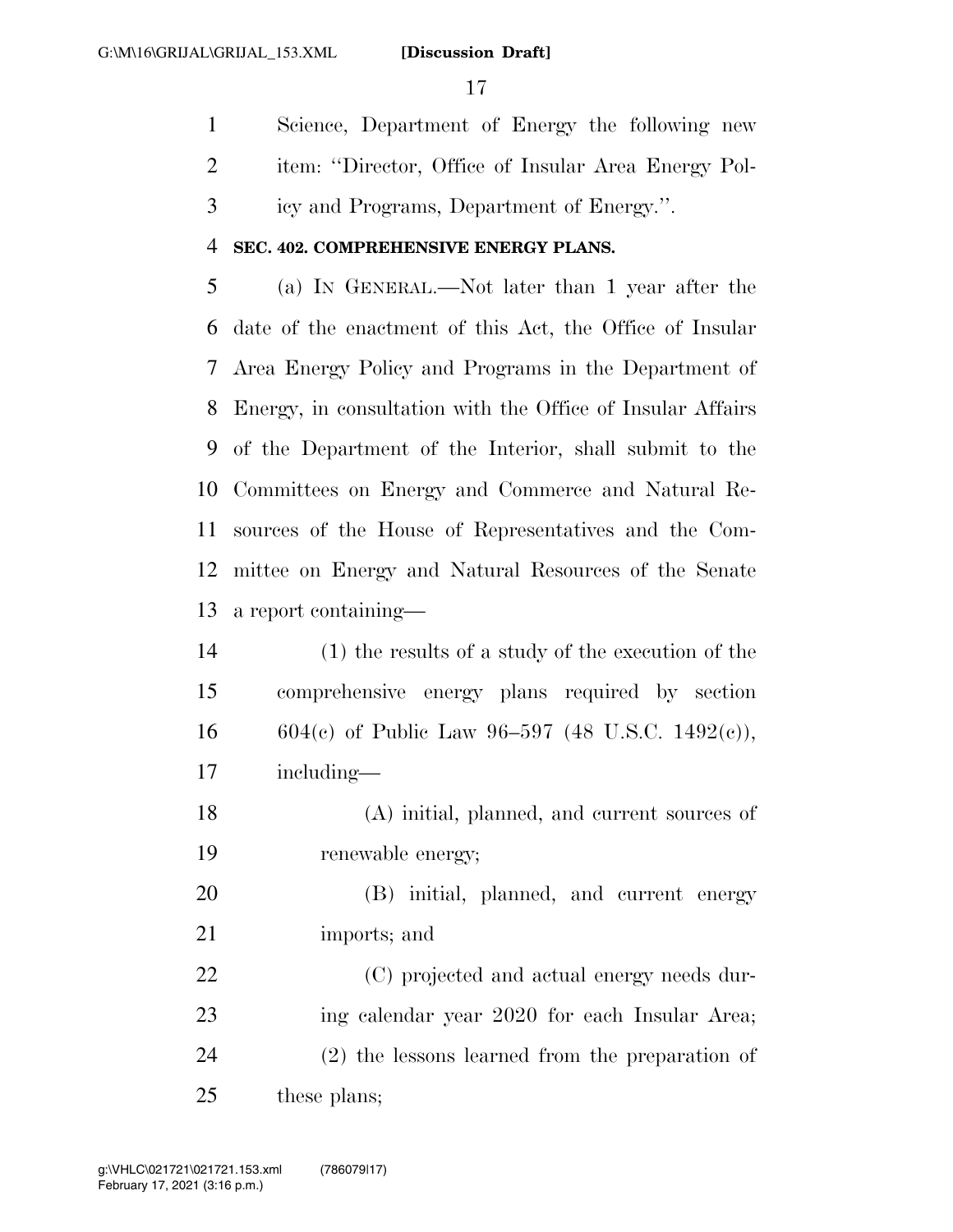| $\mathbf{1}$ | (3) the date on which each plan was most re-           |
|--------------|--------------------------------------------------------|
| 2            | cently updated; and                                    |
| 3            | (4) recommendations with respect to each Insu-         |
| 4            | lar Area, on the need to update such plans.            |
| 5            | (b) PUBLICATION; PUBLIC AVAILABILITY.—The Sec-         |
| 6            | retary of Energy shall ensure that—                    |
| 7            | $(1)$ the report required by subsection $(a)$ is pub-  |
| 8            | lished in the Federal Register for public comment      |
| 9            | for a period of not fewer than 60 days; and            |
| 10           | $(2)$ the report required by subsection $(a)$ and      |
| 11           | any comments received under subsection (b) are         |
| 12           | made available on a public website.                    |
|              |                                                        |
| 13           | SEC. 403. ENERGY EFFICIENT PRODUCT REBATE PROGRAM.     |
| 14           | (a) DEFINITIONS.—In this section:                      |
| 15           | (1) ELIGIBLE TERRITORY.—The term "eligible             |
| 16           | territory" means a territory that meets the require-   |
| 17           | ments of subsection (c).                               |
| 18           | (2) ENERGY STAR PROGRAM.—The term "En-                 |
| 19           | ergy Star program" means the program established       |
| 20           | by section 324A of the Energy Policy and Conserva-     |
| 21           | tion Act (42 U.S.C. 6294a).                            |
| 22           | (3) RESIDENTIAL ENERGY STAR PRODUCT.                   |
| 23           | The term "residential Energy Star product" means       |
| 24           | a product for a residence that is rated for energy ef- |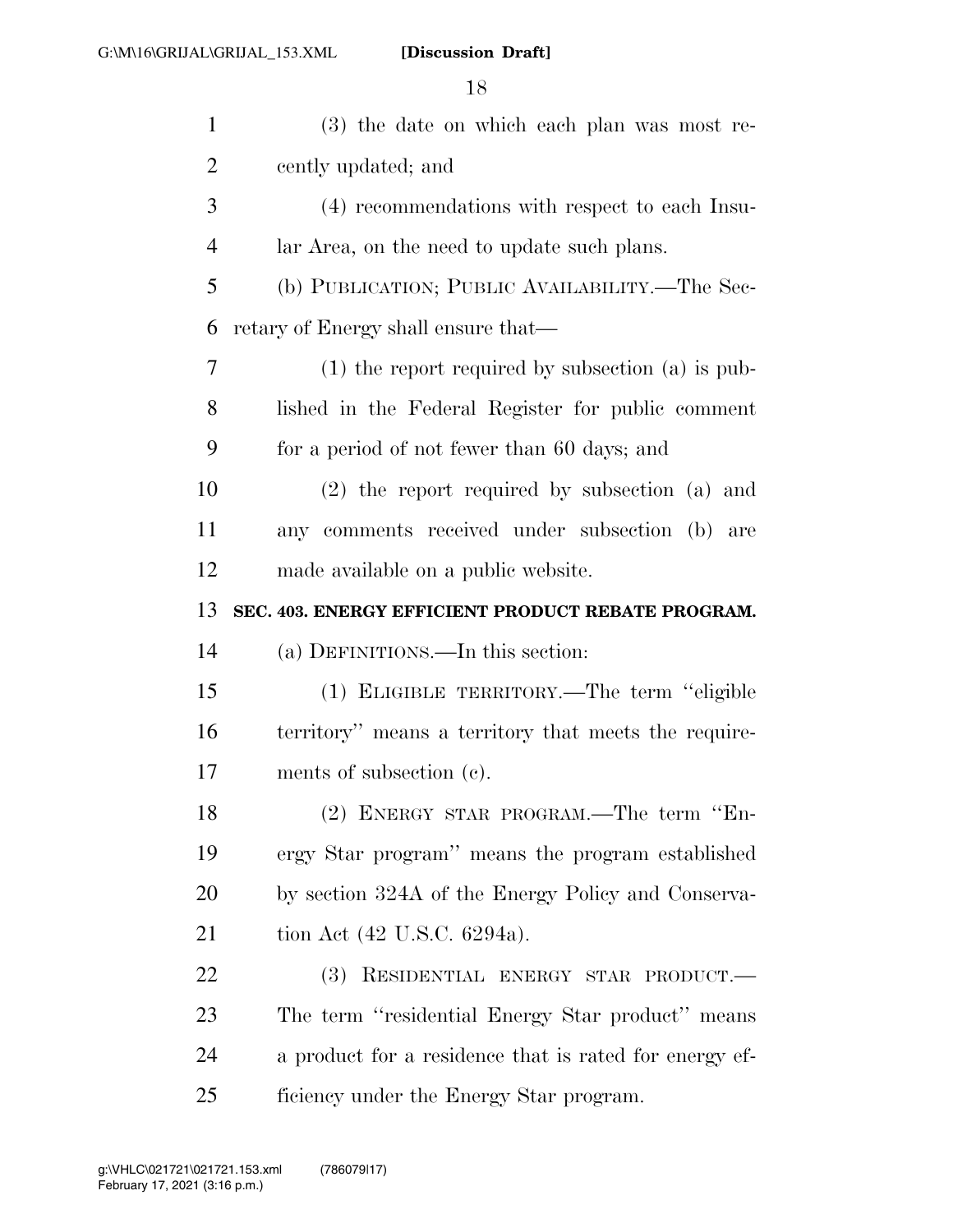(4) ENERGY OFFICE.—The term ''energy of- fice'' means the government agency within the terri- tory responsible for developing an energy conserva- tion plan under section 362 of the Energy Policy 5 and Conservation Act (42 U.S.C. 6322).

 (5) REBATE PROGRAM.—The term ''rebate pro- gram'' means an energy efficient product rebate pro-gram described in subsection (c)(1).

 (b) ESTABLISHMENT.—The Secretary of Energy shall establish a program, to be known as the ''Energy Efficient Product Rebate Program'', under which the Di- rector of the Office of Insular Area Energy Policy Pro- grams shall provide allocations to eligible territories in ac-cordance with this section.

 (c) ELIGIBLE TERRITORIES.—A territory shall be eli- gible to receive an allocation under subsection (d) if the territory—

 (1) establishes (or has established) an energy efficient product rebate program to provide rebates to residential consumers for the purchase of residen- tial Energy Star products to replace used products of the same type;

 (2) establishes clear requirements to prevent il- legal dumping of old products and the overflow of landfills, and ensure environmental justice;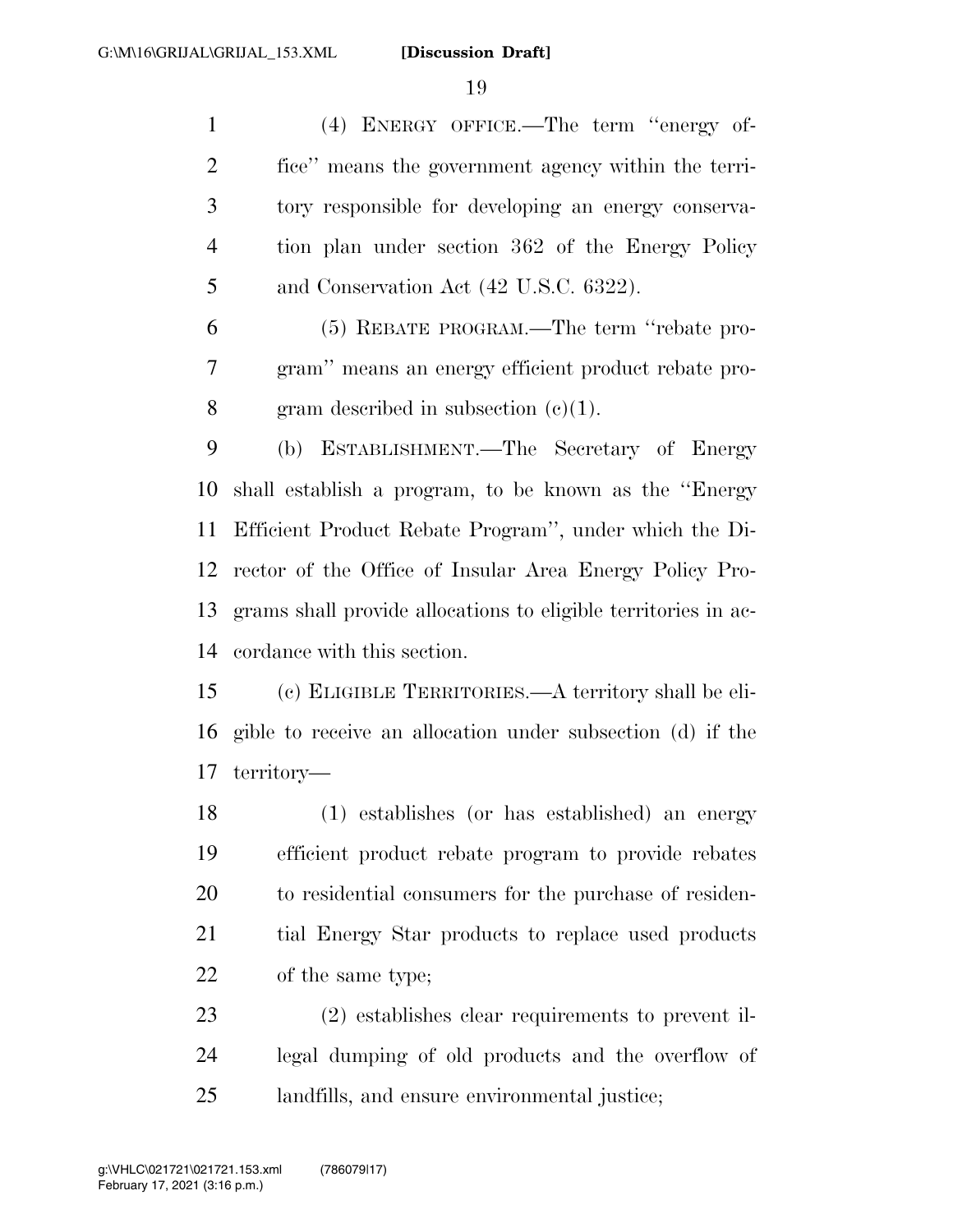(3) submits an application for the allocation at such time, in such form, and containing such infor- mation as the Director of the Office of Insular Area Energy Policy and Programs may require; and

 (4) provides assurances satisfactory to the Di- rector of the Office of Insular Area Energy Policy and Programs that the territory will use the alloca- tion to supplement, but not supplant, funds made available to carry out the rebate program.

10 (d) AMOUNT OF ALLOCATIONS.—

 (1) IN GENERAL.—Subject to paragraph (2), for each of fiscal years 2022 through 2026, the Di- rector of the Office of Insular Area Energy Policy and Programs shall allocate to the energy office of each eligible territory to carry out subsection (e) an amount equal to the product obtained by multiplying the amount made available under subsection (g) for the fiscal year by the ratio that the population of the territory in the most recent calendar year for which data are available bears to the total population of all eligible territories in that calendar year.

 (2) MINIMUM ALLOCATIONS.—For each fiscal year, the amounts allocated under this subsection shall be adjusted proportionately so that no eligible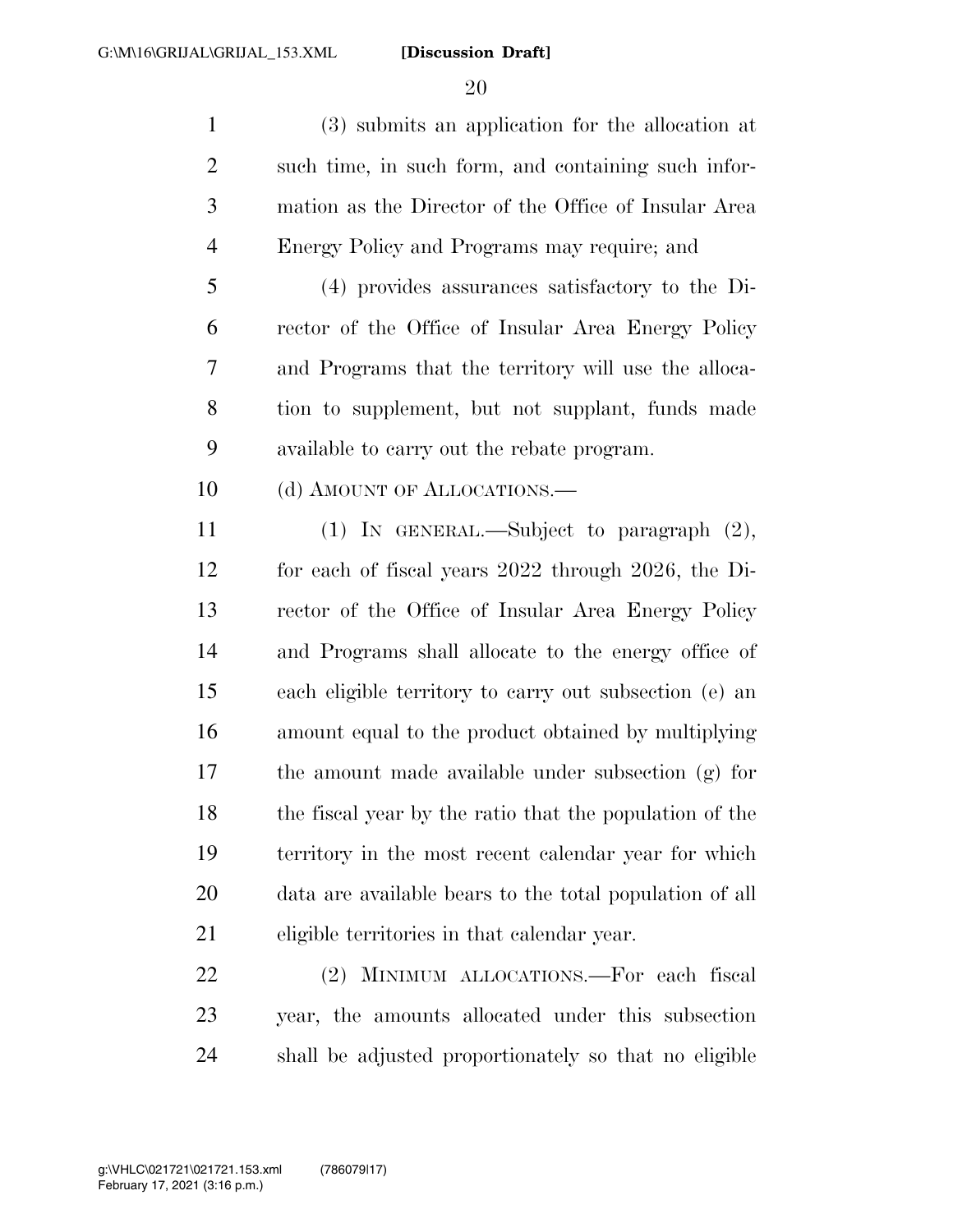territory is allocated a sum that is less than an amount determined by the Director.

 (e) USE OF ALLOCATED FUNDS.—An allocation to an energy office under subsection (d) may be used to pay not more than 75 percent of the cost of establishing and carrying out a rebate program.

 (f) ISSUANCE OF REBATES.—The amount of a rebate provided under a rebate program shall be determined by the applicable energy office, taking into consideration—

 (1) the amount of the allocation to the energy office under subsection (d);

 (2) the amount of any tax incentive available for the purchase of the residential Energy Star product; and

 (3) the difference between the cost of the resi- dential Energy Star product and the cost of a prod- uct that is not a residential Energy Star product, but is of the same type as, and is the nearest capac- ity, performance, and other relevant characteristics (as determined by the energy office) to, the residen-21 tial Energy Star product.

22 (g) AUTHORIZATION OF APPROPRIATIONS.—There are authorized to be appropriated to carry out this section \$5,000,000 for each of the fiscal years 2022 through 2026.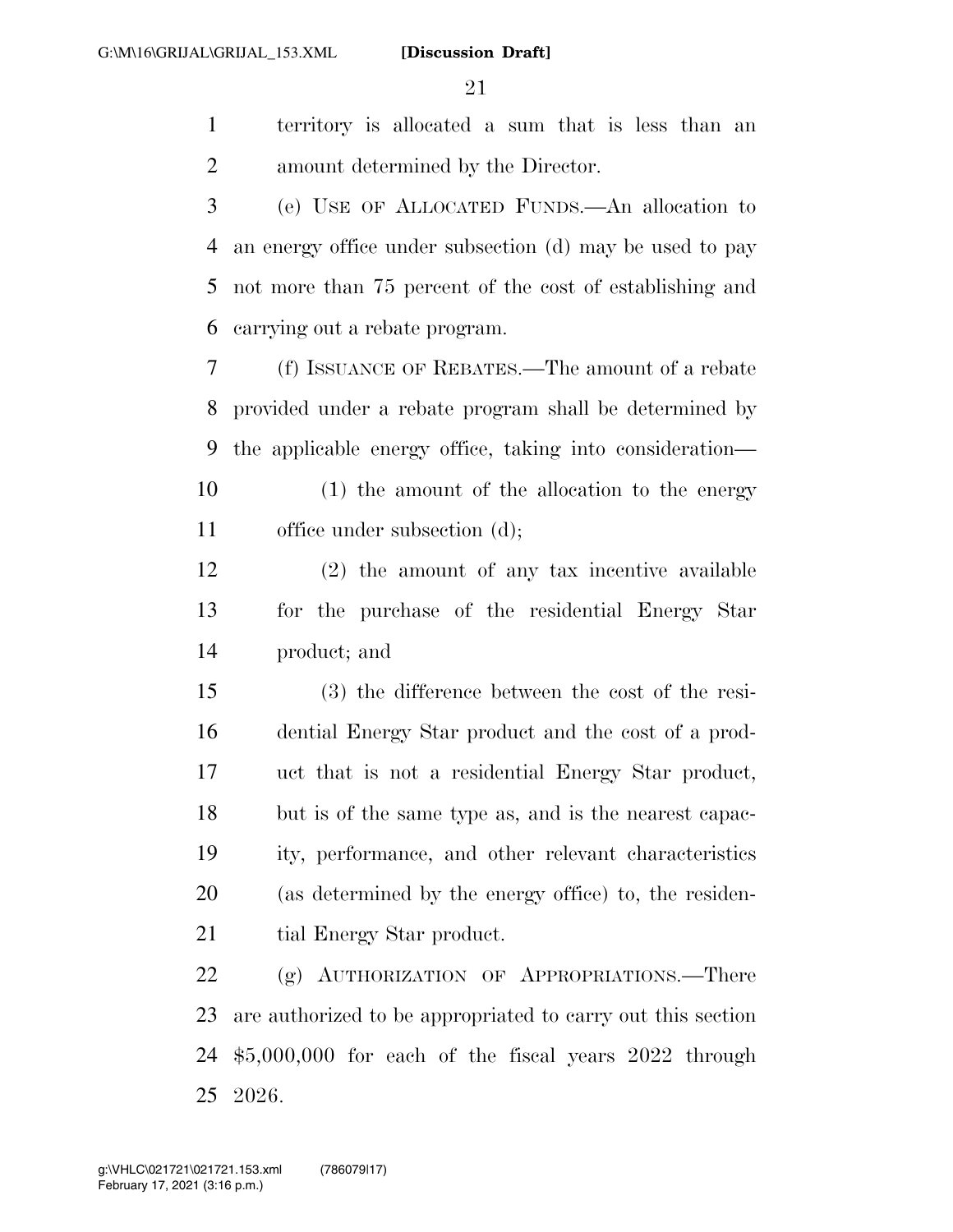# **SEC. 404. RENEWABLE ENERGY GRANT PROGRAM.**  (a) DEFINITIONS.—In this section: (1) COVERED ENTITY.—The term ''covered en- tity'' means a not-for-profit organization determined eligible by the Secretary for purposes of this section. (2) DEPARTMENT OF ENERGY NATIONAL LAB- ORATORIES.—The term ''Department of Energy na- tional laboratories'' has the same meaning as the term ''National Laboratory'' under section 2 of the Energy Policy Act of 2005 (42 U.S.C. 15801). (3) MICROGRID.—The term ''microgrid'' means an electric system— (A) that serves the local community with a power generation and distribution system; and (B) that has the ability— (i) to disconnect from a traditional electric grid; and 18 (ii) to operate autonomously when dis- connected. (4) PROGRAM.—The term ''Program'' means the Renewable Energy Grant Program established 22 under subsection (b). (5) SMART GRID.—The term ''smart grid'' means an intelligent electric grid that uses digital

communications technology, information systems,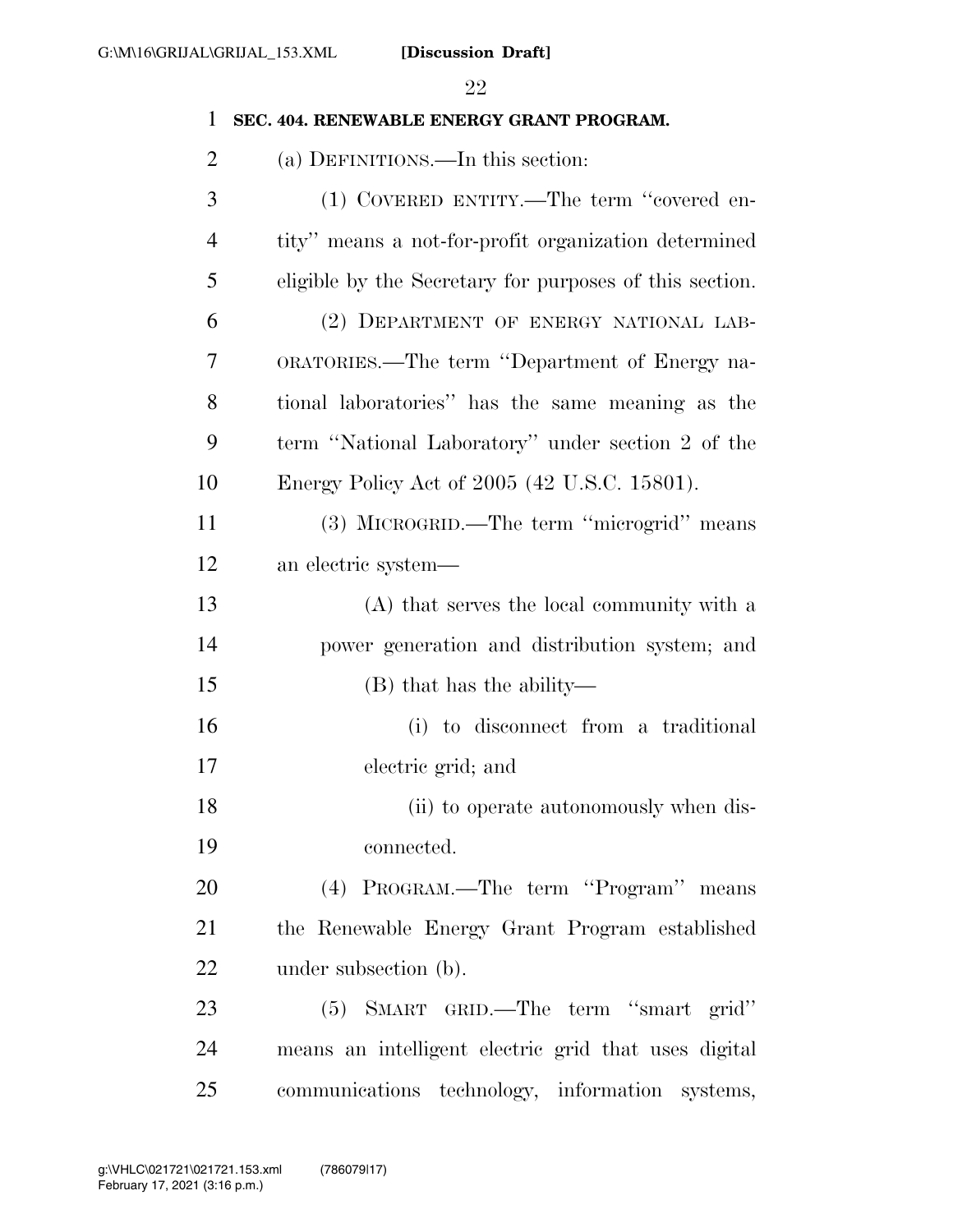| $\mathbf{1}$   | and automation to, while maintaining high system           |
|----------------|------------------------------------------------------------|
| $\overline{2}$ | reliability—                                               |
| 3              | (A) detect and react to local changes in                   |
| $\overline{4}$ | usage;                                                     |
| 5              | (B) improve system operating efficiency;                   |
| 6              | and                                                        |
| 7              | (C) reduce spending costs.                                 |
| 8              | (b) ESTABLISHMENT.—Not later than 180 days after           |
| 9              | the date of the enactment of this Act, the Director of the |
| 10             | Office of Insular Area Energy Policy and Programs shall    |
| 11             | establish a Renewable Energy Grant Program under           |
|                | 12 which the Director may award grants to covered entities |
| 13             | to facilitate projects in Insular Areas described in sub-  |
| 14             | section $(d)$ .                                            |
| 15             | (c) APPLICATIONS.—To be eligible for a grant under         |
| 16             | the Program, a covered entity shall submit to the Director |
| 17             | an application at such time, in such form, and containing  |
| 18             | such information as the Secretary may require.             |
| 19             | (d) USE OF FUNDS.—                                         |
| 20             | $(1)$ In GENERAL.—A covered entity receiving a             |
| 21             | grant under the Program may use grant funds for            |
| 22             | a project, in territories of the United States—            |
| 23             | $(A)$ to develop or construct a renewable en-              |
| 24             | ergy system;                                               |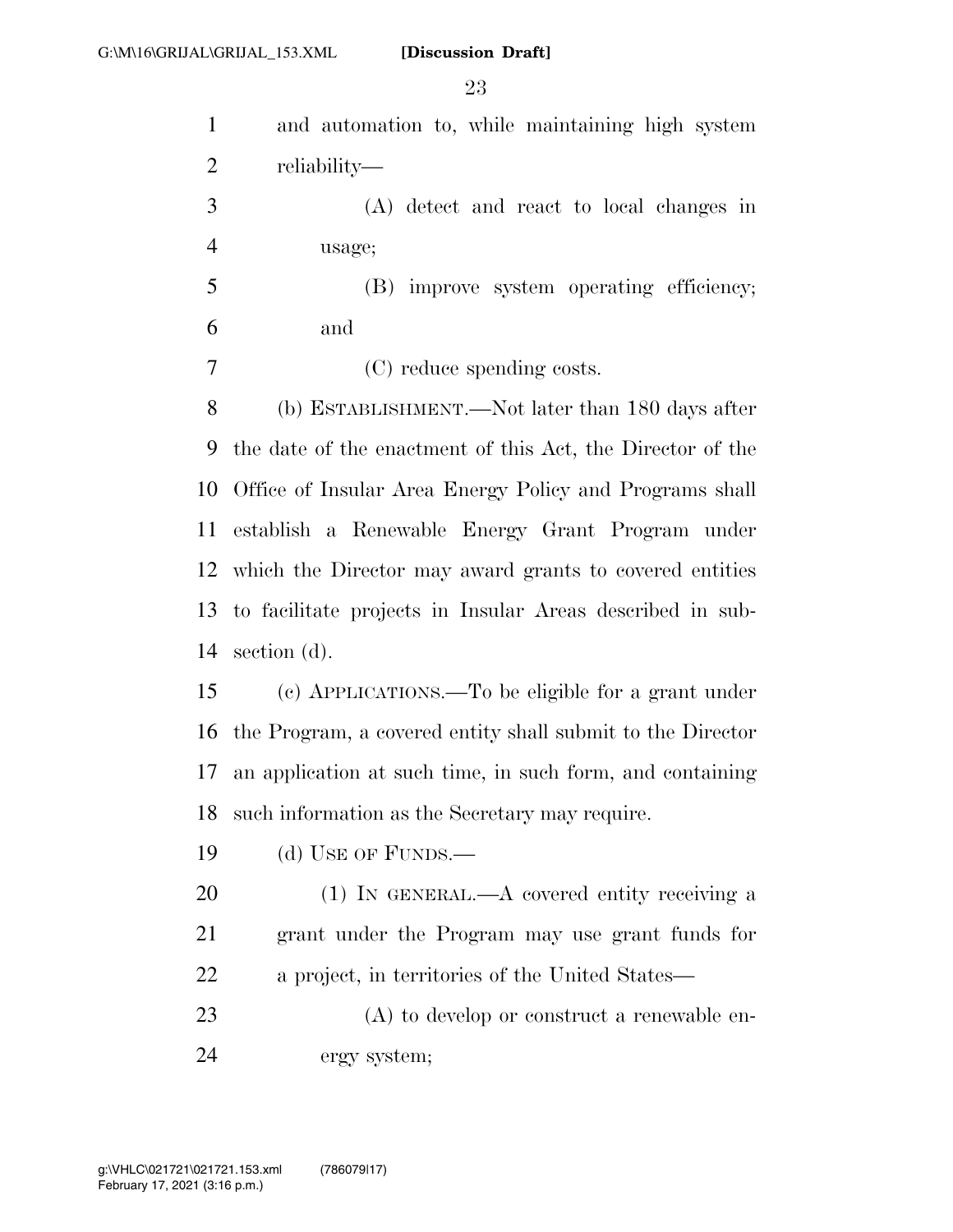| $\mathbf{1}$   | (B) to carry out an activity to increase en-                 |
|----------------|--------------------------------------------------------------|
| $\overline{2}$ | ergy efficiency;                                             |
| 3              | (C) to develop or construct an energy stor-                  |
| $\overline{4}$ | age system or device for-                                    |
| 5              | (i) a system developed or constructed                        |
| 6              | under subparagraph $(A)$ ; or                                |
| 7              | (ii) an activity carried out under sub-                      |
| 8              | paragraph $(B)$ ;                                            |
| 9              | $(D)$ to develop or construct—                               |
| 10             | (i) a smart grid; or                                         |
| 11             | (ii) a microgrid; or                                         |
| 12             | (E) to train residents of territories of the                 |
| 13             | United States to develop, construct, maintain,               |
| 14             | or operate a renewable energy system.                        |
| 15             | $(2)$ LIMITATION.—A covered entity receiving a               |
| 16             | grant under the Program may not use grant funds              |
| 17             | to develop or construct a facility that generates elec-      |
| 18             | tricity using energy derived from—                           |
| 19             | $(A)$ fossil fuels; or                                       |
| 20             | (B) nuclear power.                                           |
| 21             | (e) TECHNICAL ASSISTANCE.—The Director shall en-             |
| 22             | sure that Department of Energy national laboratories         |
| 23             | offer to provide technical assistance to each covered entity |
| 24             | carrying out a project assisted with a grant under the Pro-  |
| 25             | gram.                                                        |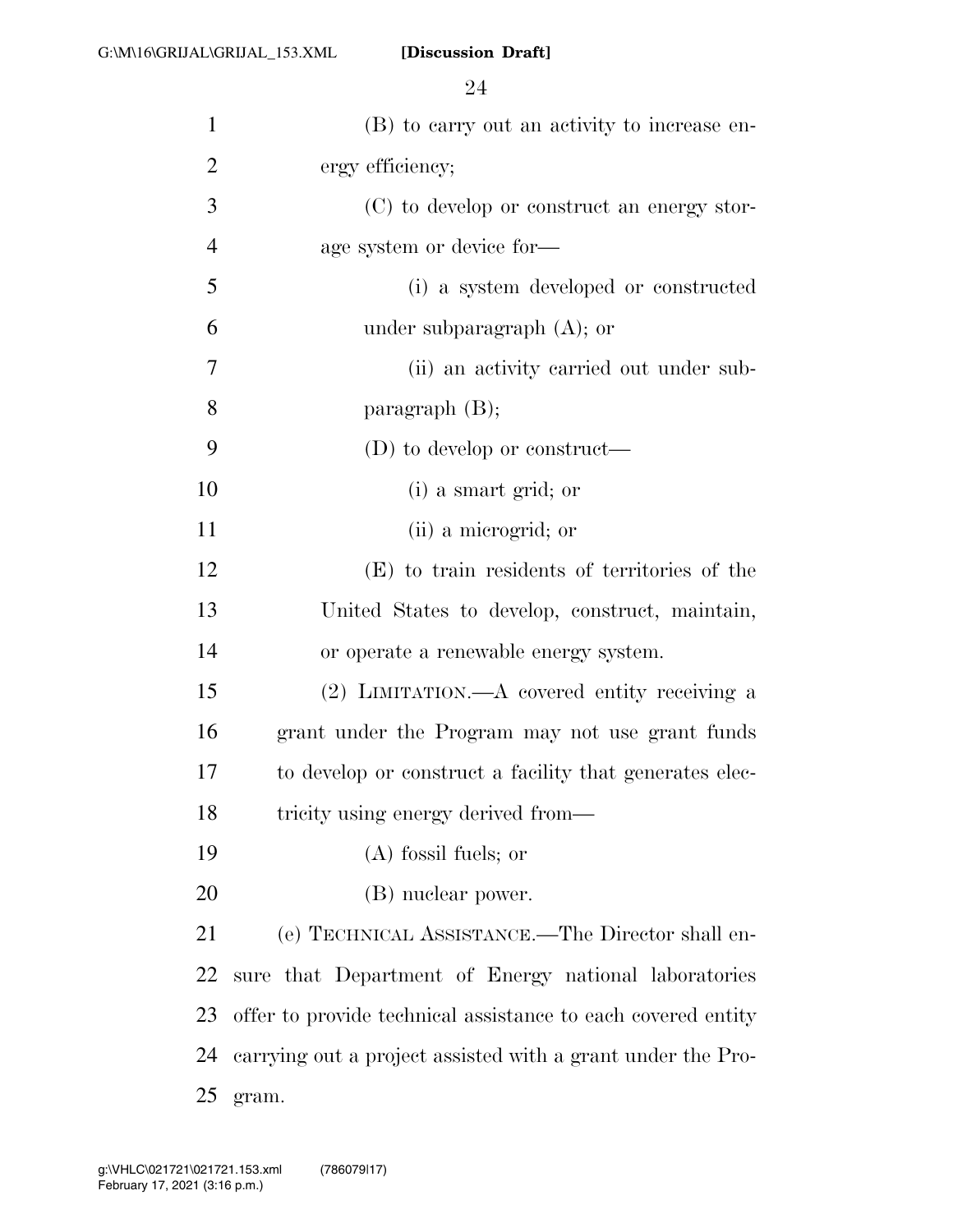(f) REPORT.—Not later than two years after the es- tablishment of the Program, and on an annual basis there- after, the Secretary shall submit to Congress a report con- taining— (1) an estimate of the amount of funds dis- bursed under the Program; (2) an estimate of the energy conservation achieved as a result of the Program; (3) a description of challenges encountered in 10 implementing projects described in subsection  $(d)(1)$ ; and (4) recommendations as to additional legislative measures to increase the use of renewable energy in territories of the United States, as appropriate. (g) GAO STUDY AND REPORT.— (1) STUDY AND REPORT.—Not later than 180 days after the date of the enactment of this section, 18 the Comptroller General of the United States shall— (A) conduct a study regarding renewable energy and energy efficiency in territories of the United States; and (B) submit to Congress a report con- taining— (i) the findings of the study; and (ii) related recommendations.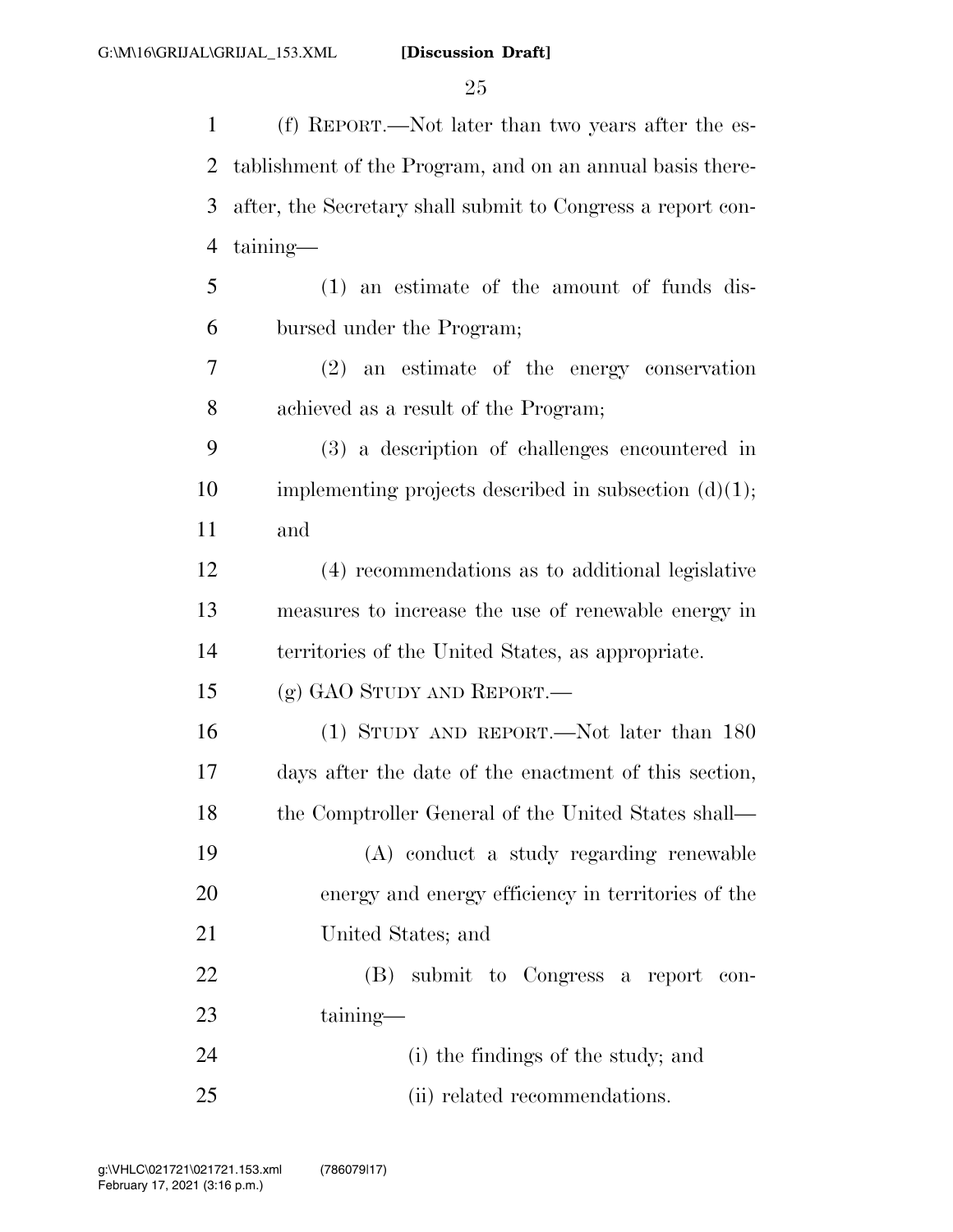| $\mathbf{1}$   | (2) COMPONENTS.—The study conducted under           |
|----------------|-----------------------------------------------------|
| $\overline{2}$ | paragraph (1) shall consider, in relation to terri- |
| 3              | tories of the United States, the potential—         |
| $\overline{4}$ | (A) to modify existing electric power sys-          |
| 5              | tems to use renewable energy sources;               |
| 6              | (B) to expand the use of microgrids; and            |
| 7              | (C) to improve energy resiliency.                   |
| 8              | SEC. 405. OFFSHORE WIND FOR THE TERRITORIES.        |
| 9              | (a) APPLICATION OF OUTER CONTINENTAL SHELF          |
| 10             | LANDS ACT WITH RESPECT TO TERRITORIES OF THE        |
| 11             | <b>UNITED STATES.—</b>                              |
| 12             | (1) IN GENERAL.—Section 2 of the Outer Con-         |
| 13             | tinental Shelf Lands Act (43 U.S.C. 1331) is        |
| 14             | amended—                                            |
| 15             | $(A)$ in subsection $(a)$ by inserting "or lying"   |
| 16             | within the exclusive economic zone of the           |
| 17             | United States and the Outer Continental Shelf       |
| 18             | adjacent to any territory or possession of the      |
| 19             | United States, except that such term shall not      |
| 20             | include any area conveyed by Congress to a ter-     |
| 21             | ritorial government for administration" after       |
| 22             | "control";                                          |
| 23             | $(B)$ in subsection $(p)$ , by striking "and"       |
| 24             | after the semicolon at the end;                     |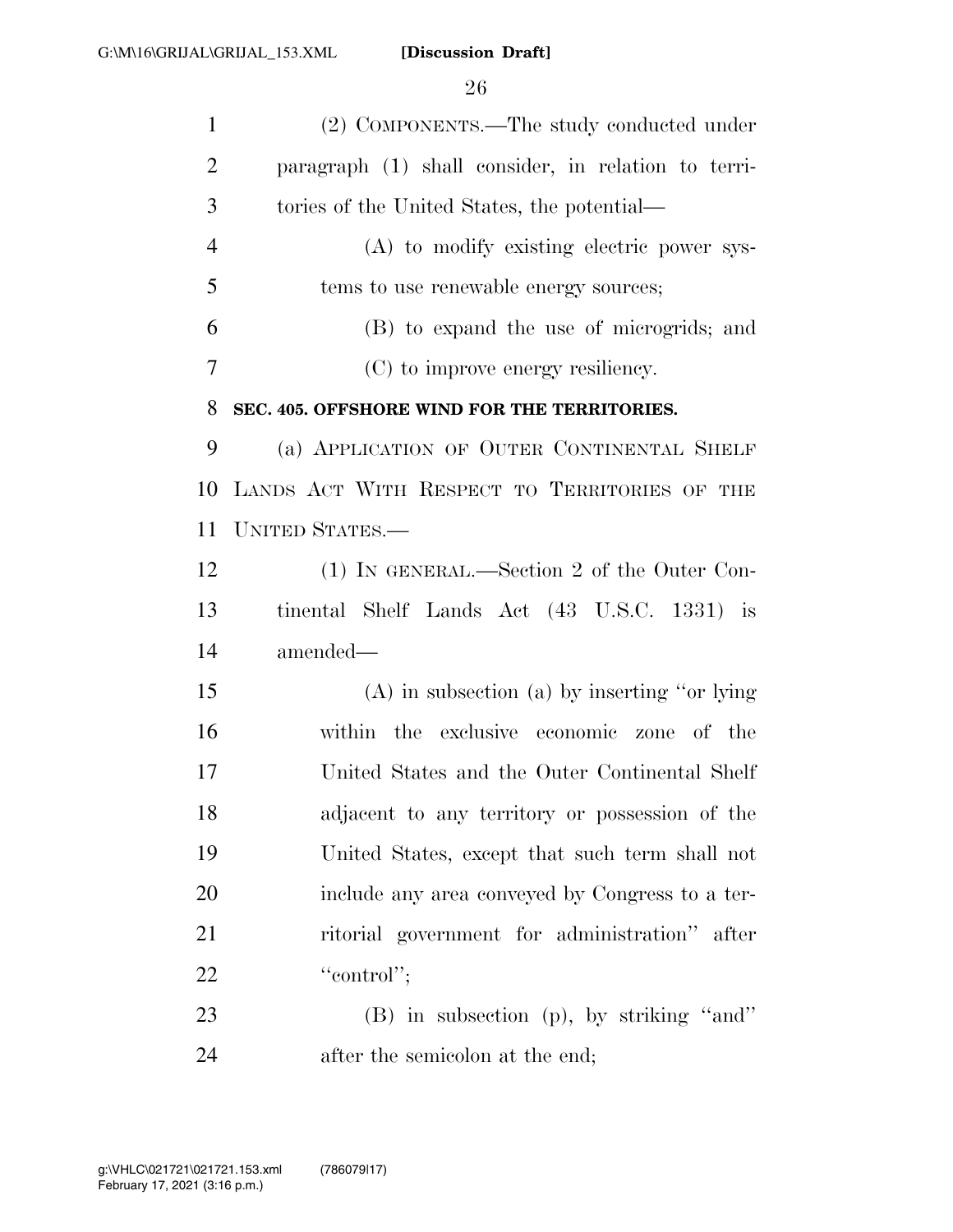| $\mathbf{1}$   | (C) in subsection (q), by striking the pe-                  |
|----------------|-------------------------------------------------------------|
| $\mathbf{2}$   | riod at the end and inserting "; and"; and                  |
| 3              | (D) by adding at the end the following:                     |
| $\overline{4}$ | " $(r)$ The term 'State' means the several States, the      |
| 5              | Commonwealth of Puerto Rico, Guam, American Samoa,          |
| 6              | the Virgin Islands of the United States, and the Common-    |
| 7              | wealth of the Northern Mariana Islands.".                   |
| 8              | EXCLUSIONS.—Section 18 of the Outer<br>(2)                  |
| 9              | Continental Shelf Lands Act (43 U.S.C. 1344) is             |
| 10             | amended by adding at the end the following:                 |
| 11             | "(i) This section shall not apply to the                    |
| 12             | scheduling of lease sales in the Outer Con-                 |
| 13             | tinental Shelf adjacent to the Territories                  |
| 14             | and possessions of the United States.".                     |
| 15             | (b) WIND LEASE SALES FOR AREAS OF OUTER CON-                |
| 16             | TINENTAL SHELF.—The Outer Continental Shelf Lands           |
| 17             | Act (43 U.S.C. 1331 et seq.) is amended by adding at        |
| 18             | the end the following:                                      |
| 19             | "SEC. 33. WIND LEASE SALES FOR AREAS OF OUTER CONTI-        |
| 20             | NENTAL SHELF.                                               |
| 21             | "(a) AUTHORIZATION.—The Secretary may conduct               |
| 22             | wind lease sales on the Outer Continental Shelf.            |
| 23             | "(b) WIND LEASE SALE PROCEDURE.—Any wind                    |
| 24             | lease sale conducted under this section shall be considered |
| 25             | a lease under section $8(p)$ .                              |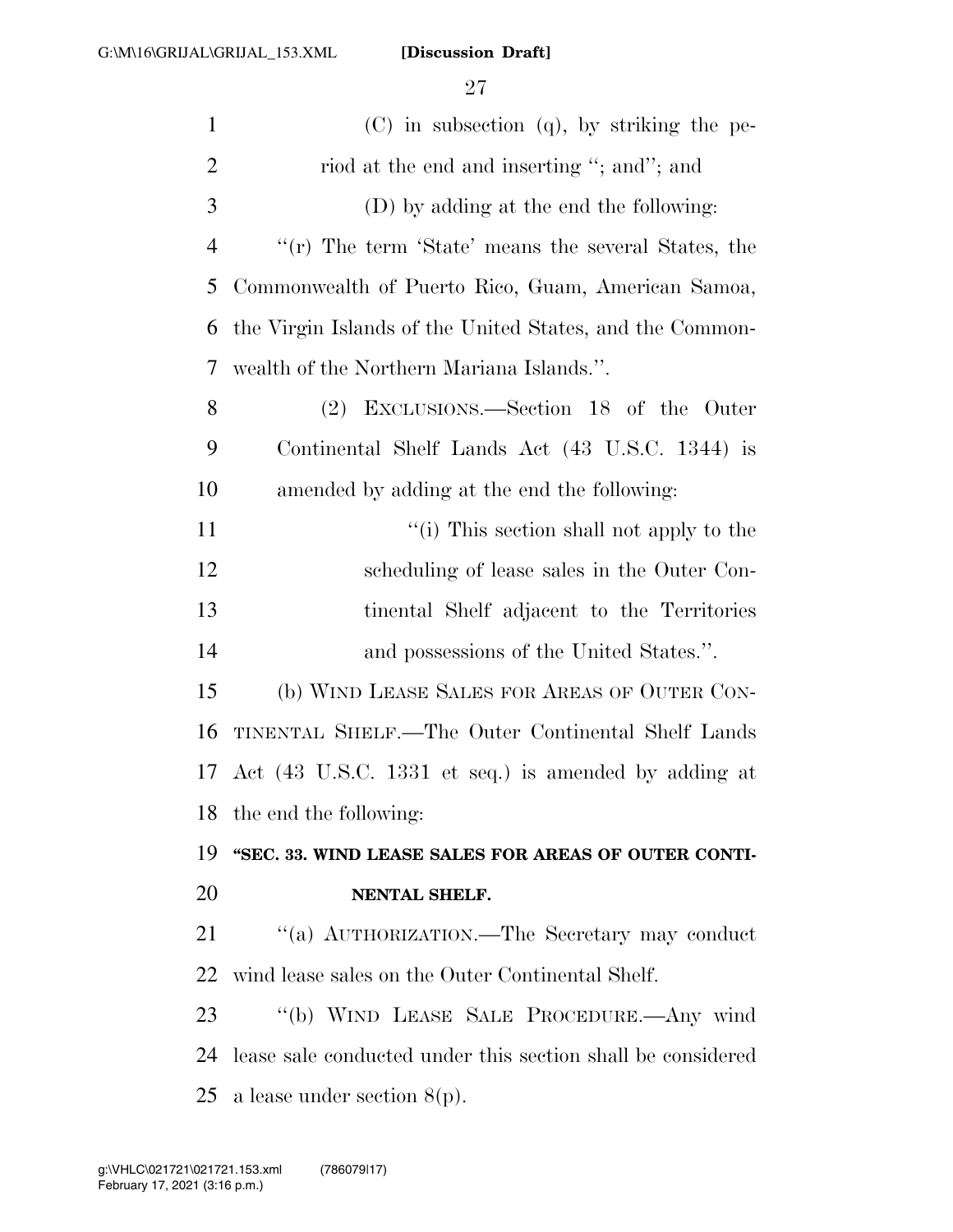1 "(c) WIND LEASE SALES OFF COASTS OF TERRI- TORIES OF THE UNITED STATES.— 3 "(1) STUDY ON FEASIBILITY OF CONDUCTING WIND LEASE SALES.— ''(A) IN GENERAL.—The Secretary shall conduct a study on the feasibility, including the technological and long-term economic feasibility, and the potential environmental effects of, con- ducting wind lease sales on an area of the Outer Continental Shelf within the territorial jurisdiction of American Samoa, Guam, the Commonwealth of the Northern Mariana Is- lands, Puerto Rico, and the Virgin Islands of the United States. 15 "(B) CONSULTATION.—In conducting the study required in subparagraph (A), the Sec- retary shall consult— ''(i) the National Laboratories, that term is defined in section 2 of the Energy 20 Policy Act of 2005; 21 ''(ii) the National Oceanic and Atmos-22 pheric Administration, including the Office of National Marine Sanctuaries and Na-tional Marine Fisheries Service; and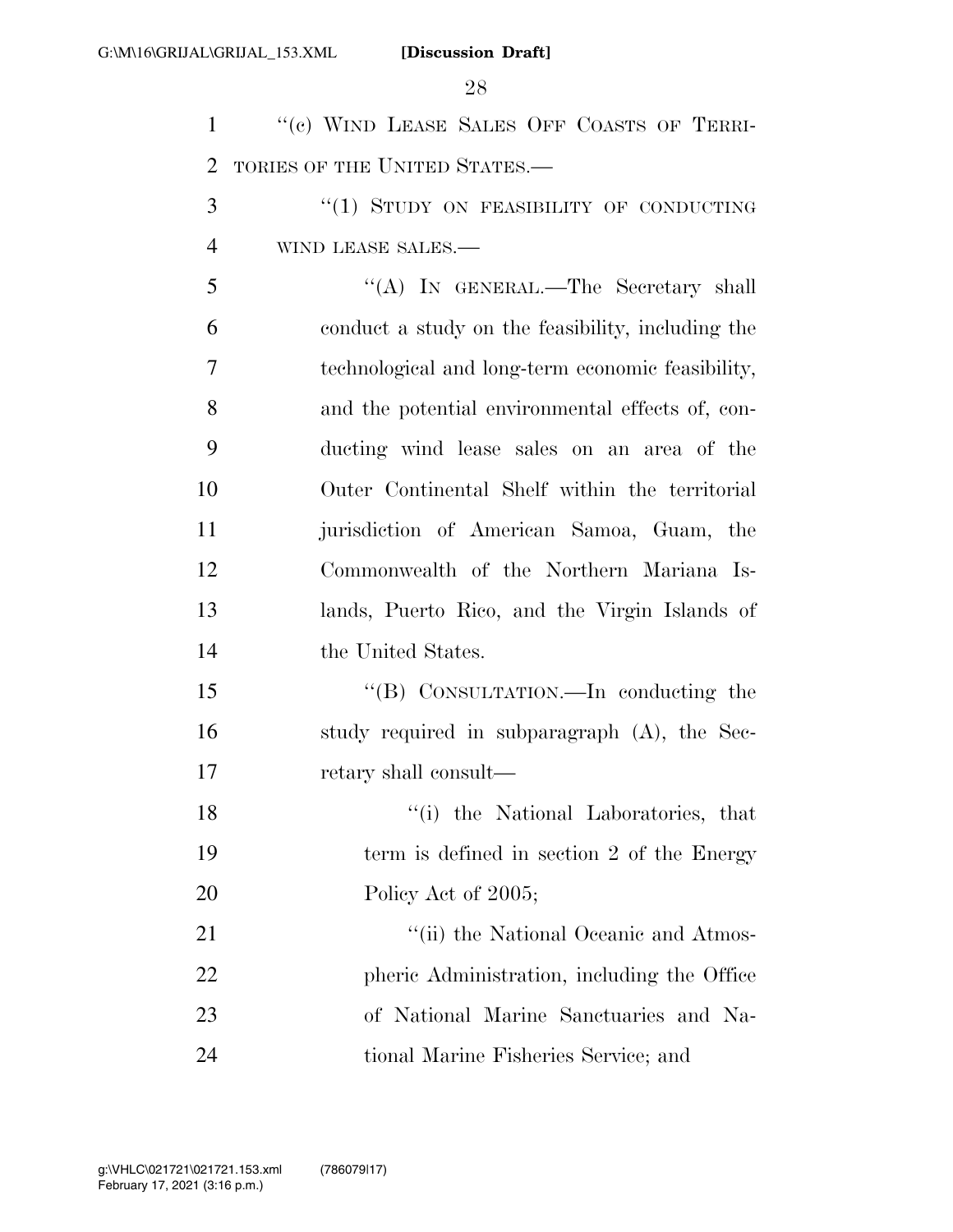| $\mathbf{1}$   | "(iii) the Governor of each of Amer-            |
|----------------|-------------------------------------------------|
| $\overline{2}$ | ican Samoa, Guam, the Northern Mariana          |
| 3              | Islands, Puerto Rico, and the Virgin Is-        |
| $\overline{4}$ | lands of the United States.                     |
| 5              | "(C) PUBLICATION.—The study required            |
| 6              | in subparagraph (A) shall be published in the   |
| 7              | Federal Register for public comment for a pe-   |
| 8              | riod of not fewer than 60 days.                 |
| 9              | "(D) SUBMISSION OF RESULTS.—Not later           |
| 10             | than 18 months after the date of the enactment  |
| 11             | of this section, the Secretary shall submit the |
| 12             | results of the study conducted under subpara-   |
| 13             | graph $(A)$ to —                                |
| 14             | "(i) the Committee on Energy and                |
| 15             | Natural Resources of the Senate;                |
| 16             | "(ii) the Committee on Natural Re-              |
| 17             | sources of the House of Representatives;        |
| 18             | and                                             |
| 19             | "(iii) each Delegate or Resident Com-           |
| 20             | missioner to the House of Representatives       |
| 21             | from American Samoa, Guam, the North-           |
| 22             | ern Mariana Islands, Puerto Rico, and the       |
| 23             | Virgin Islands of the United States.            |
| 24             | PUBLIC AVAILABILITY.—The<br>``(E)<br>- Sec-     |
| 25             | retary shall publish the study required under   |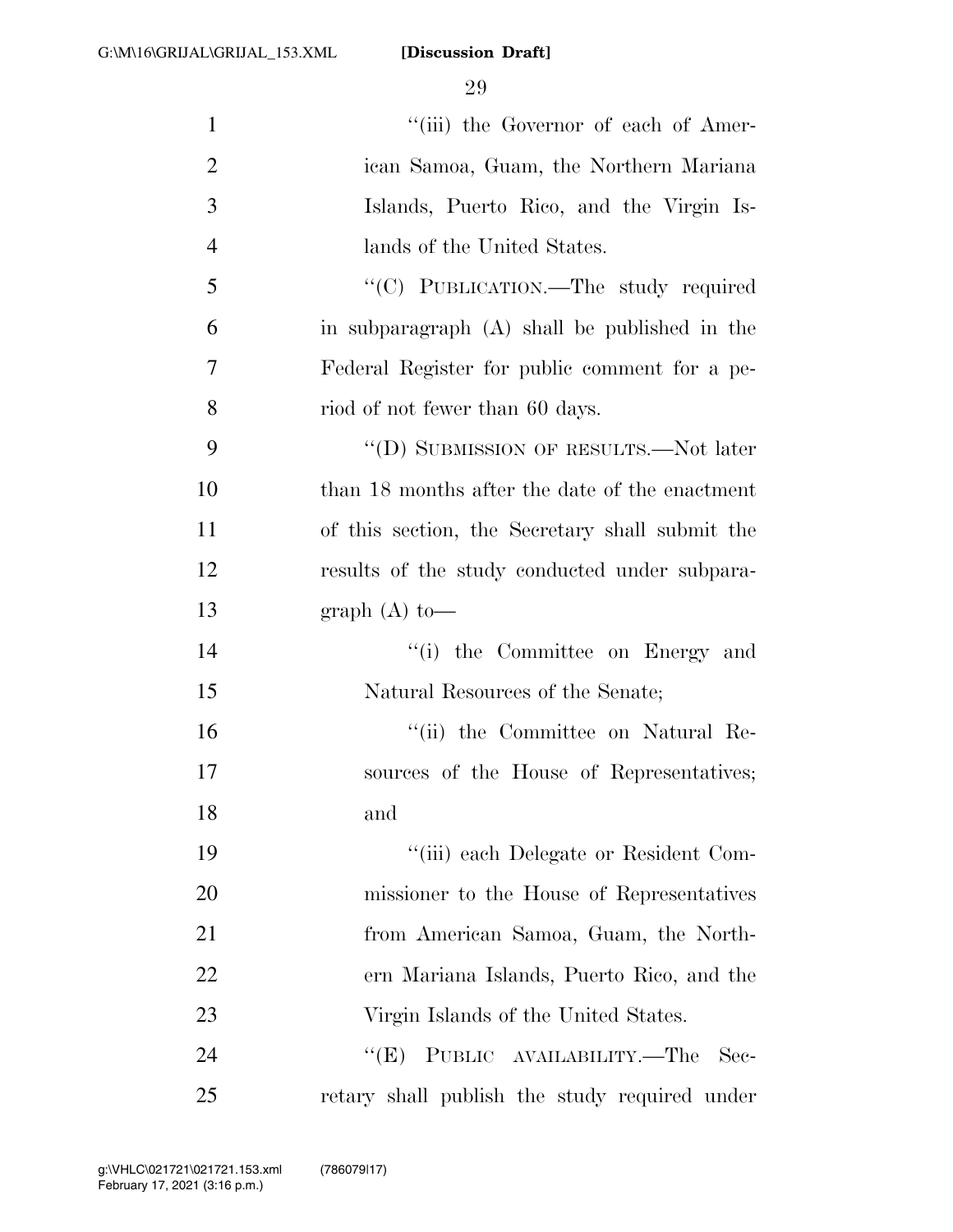| $\mathbf{1}$   | subparagraph (A) and results submitted under         |
|----------------|------------------------------------------------------|
| $\overline{2}$ | subparagraph $(D)$ on a public website.              |
| 3              | "(2) CALL FOR INFORMATION AND NOMINA-                |
| $\overline{4}$ | TIONS.—The Secretary shall issue a call for informa- |
| 5              | tion and nominations for proposed wind lease sales   |
| 6              | for areas determined to be feasible under the study  |
| 7              | conducted under paragraph (1).                       |
| 8              | "(3) CONDITIONAL WIND LEASE SALES.—                  |
| 9              | "(A) IN GENERAL.—For each territory,                 |
| 10             | the Secretary shall conduct not less than 1 wind     |
| 11             | lease sale on an area of the Outer Continental       |
| 12             | Shelf within the territorial jurisdiction of such    |
| 13             | territory that meets each of the following cri-      |
| 14             | teria:                                               |
| 15             | "(i) The study required under para-                  |
| 16             | graph $(1)(A)$ concluded that a wind lease           |
| 17             | sale on the area is feasible.                        |
| 18             | "(ii) The Secretary has determined                   |
| 19             | that the call for information has generated          |
| 20             | sufficient interest for the area.                    |
| 21             | "(iii) The Secretary has consulted                   |
| 22             | with the Secretary of Defense and other              |
| 23             | relevant Federal agencies regarding such a           |
| 24             | sale.                                                |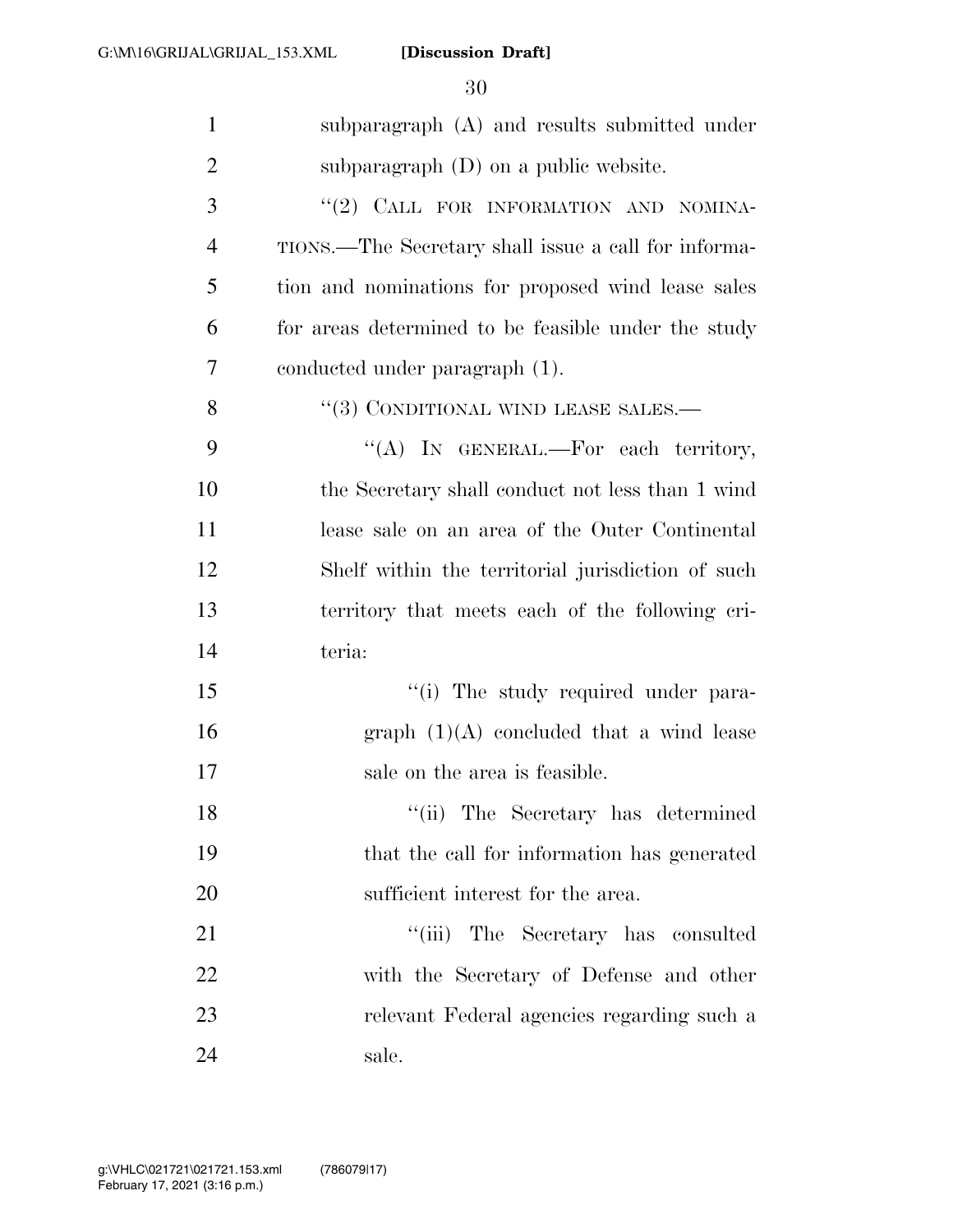1 ''(iv) The Secretary has consulted with the Governor of the territory regard- ing the suitability of the area for wind en- ergy development. ''(B) EXCEPTION.—If no area of the Outer Continental Shelf within the territorial jurisdic- tion of a territory meets each of the criteria in clauses (i) through (iv) of subparagraph (A), the requirement under subparagraph (A) shall 10 not apply to such territory.". **SEC. 406. STATE ENERGY PROGRAM NON-FEDERAL COST- SHARE WAIVER.**  Funding made available to a territory under the De- partment of Energy's State Energy Program (42 U.S.C. 6321 et seq.) shall not be subject to a non-Federal share funding requirement. **TITLE V—ENVIRONMENTAL PROTECTION AGENCY SEC. 501. DEFINITIONS.**  In this title: (1) ADMINISTRATOR.—The term ''Adminis- trator'' means the Administrator of the Environ-mental Protection Agency.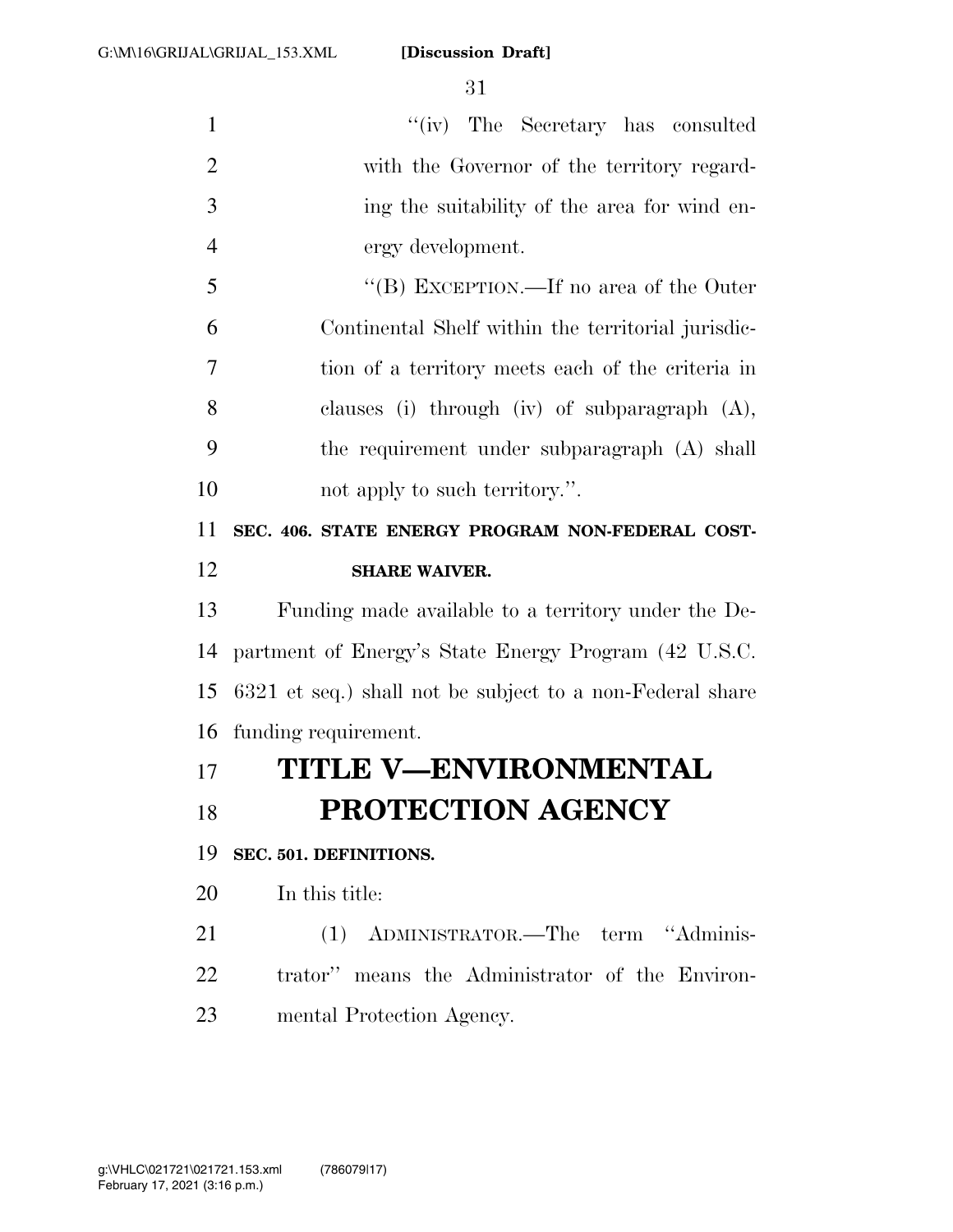| $\mathbf{1}$   | (2) DIRECTOR.—The term "Director" means               |
|----------------|-------------------------------------------------------|
| $\overline{2}$ | the Director of the Insular Area National Program     |
| 3              | Office.                                               |
| 4              | (3) ELIGIBLE ENTITY.—The term "eligible enti-         |
| 5              | ty" means each of the following:                      |
| 6              | (A) A government, municipality, agency, or            |
| 7              | instrumentality of a territory.                       |
| 8              | (B) A private, nonprofit organization or in-          |
| 9              | stitution.                                            |
| 10             | (C) An institution of higher education (as            |
| 11             | defined in section 101 of the Higher Education        |
| 12             | Act of $1965$ (20 U.S.C. 1001), except that such      |
| 13             | term does not include private, nonprofit institu-     |
| 14             | tions of higher education).                           |
| 15             | (D) Any combination of entities described             |
| 16             | in subparagraphs (A) through (C), including           |
| 17             | partnerships and consortiums of local govern-         |
| 18             | ments.                                                |
| 19             | $(4)$ OFFICE.—The term "Office" means the In-         |
| 20             | sular Area National Program Office established by     |
| 21             | section 502.                                          |
| 22             | (5) RENEWABLE ENERGY.—The term "renew-                |
| 23             | able energy" means energy that has been derived       |
| 24             | from Earth's natural resources that are not finite or |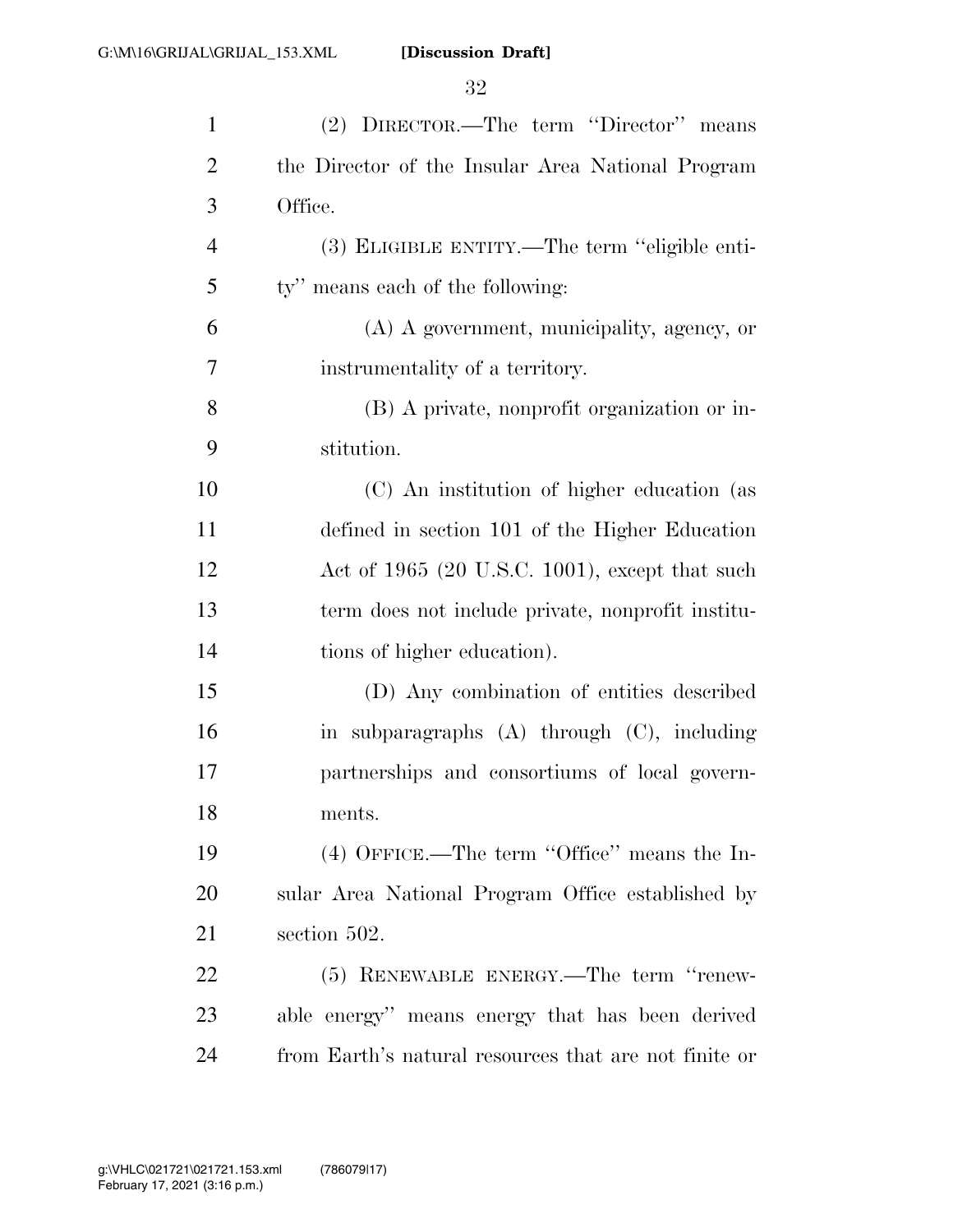exhaustible, including solar, wind, hydroelectric, geo-

thermal, ocean (thermal and mechanics).

#### **SEC. 502. INSULAR AREA NATIONAL PROGRAM OFFICE.**

 (a) ESTABLISHMENT.—There is established within the Environmental Protection Agency an office, to be known as the Insular Area National Program Office. The Office shall be headed by a Director, who shall be ap- pointed by the Administrator and compensated at a rate equal to that of level IV of the Executive Schedule under section 5315 of title 5, United States Code.

(b) DUTIES.—The Director shall—

 (1) direct, coordinate, implement, and monitor programs of the Environmental Protection Agency to—

 (A) build, enhance, and strengthen infra- structure in Insular Areas to withstand natural disasters;

 (B) expand renewable energy and energy efficiency in Insular Areas; and

 (C) provide technical assistance in Insular Areas.

 (2) centralize and align all ongoing Environ- mental Protection Agency efforts in the Insular Areas.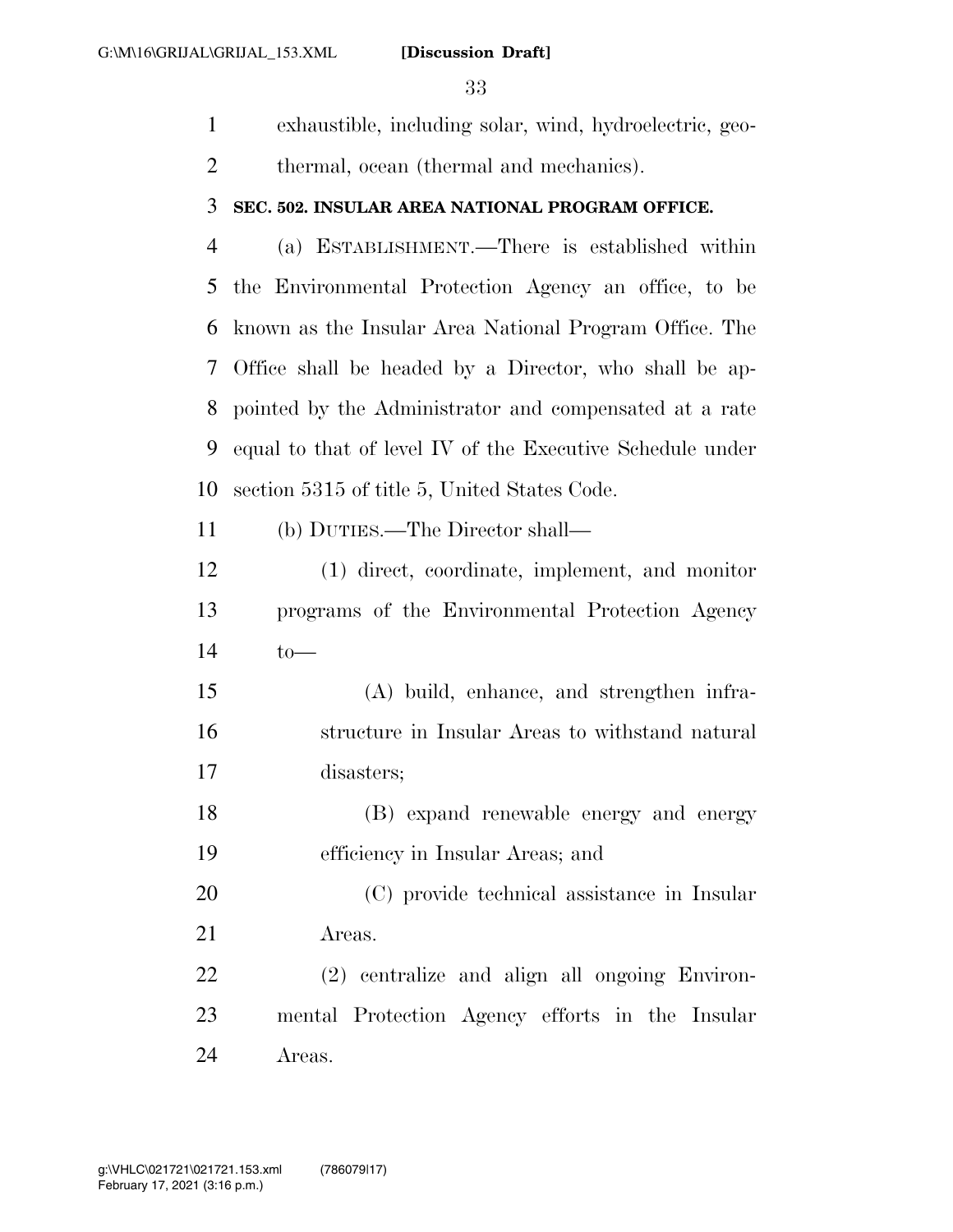(c) ANNUAL REPORT.—The Director shall submit an annual report to the Committee on Natural Resources and the Committee on Energy and Commerce of the House of Representatives, and the Committee on Energy and Natural Resources of the Senate on the status of all projects undertaken and grants approved by the Office. (d) AUTHORIZATION OF APPROPRIATIONS.—For the Insular Area National Program Office, there is authorized to be appropriated to the Administrator \$20,000,000 for fiscal year 2022 and each fiscal year thereafter.

 (e) NON-FEDERAL COST-SHARE WAIVER.—Any funding made available to Insular Areas by the Office shall not be subject to a non-Federal share funding re-quirement.

## **SEC. 503. INSULAR AREA SUSTAINABLE INFRASTRUCTURE GRANT PROGRAM.**

 (a) ESTABLISHMENT.—Not later than 180 days after the date of the enactment of this Act, the Director of the Insular Area National Program Office shall establish and carry out a program, to be known as the Insular Area Sustainable Infrastructure Grant Program to provide grants to eligible entities in the Insular Areas to build, enhance, and strengthen infrastructure systems in Insular Areas to withstand natural disasters, including drinking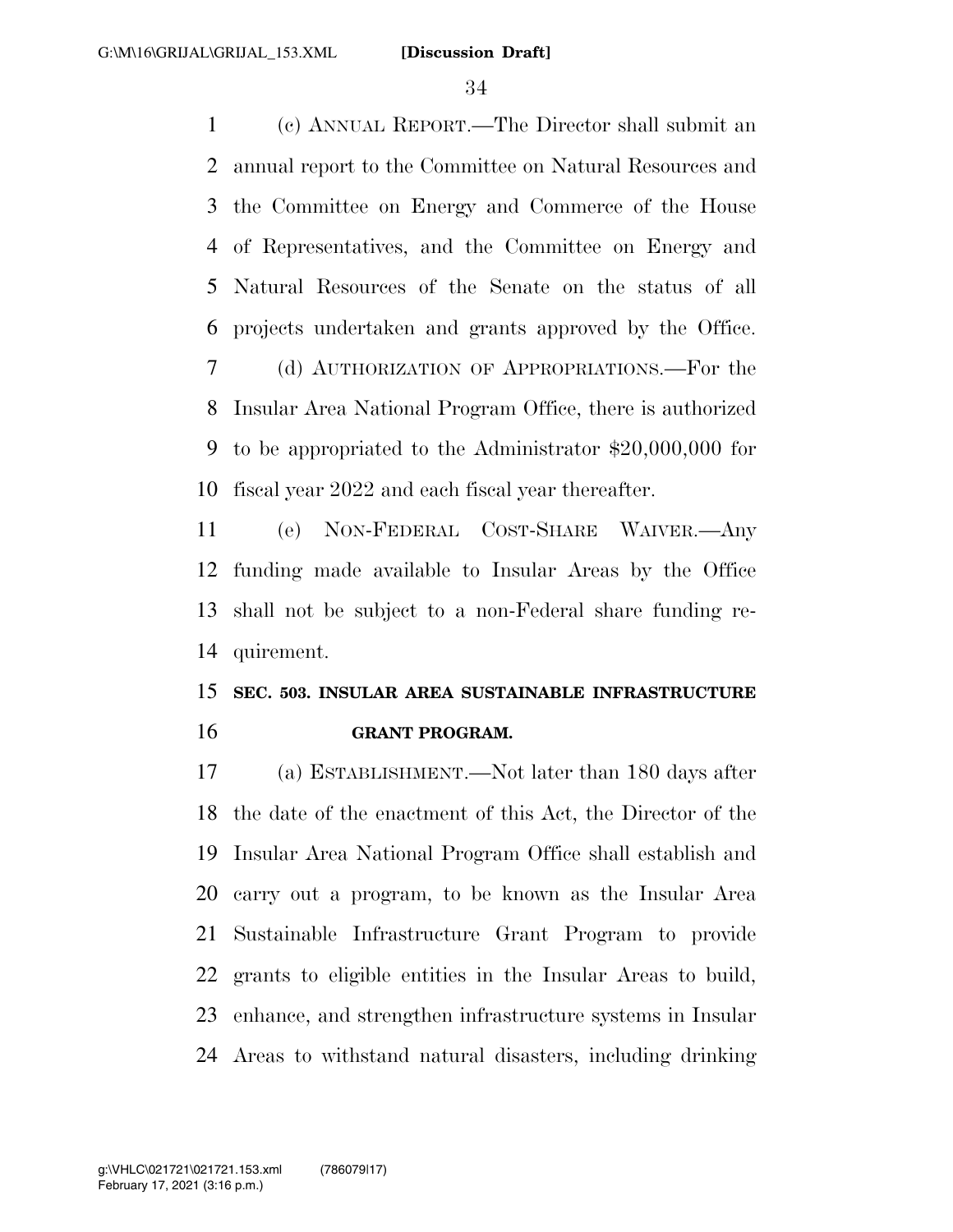water systems, septic systems, stormwater systems, and solid waste systems.

 (b) USE OF FUNDS.—An eligible entity that receives a grant for infrastructure system projects under the Insu- lar Areas Sustainable Infrastructure Grant Program may use such funds for—

 (1) development-phase activities, including plan- ning, feasibility analysis (including any related anal- ysis necessary to carry out an eligible project), rev- enue forecasting, environmental review, permitting, preliminary engineering and design work, and other preconstruction activities;

 (2) construction, reconstruction, rehabilitation, and replacement activities; and

 (3) the acquisition of real property or an inter- est in real property (including land relating to the project, and improvements to land), environmental mitigation, construction contingencies, and acquisi-tion of equipment.

20 (c) APPLICATIONS.—

 (1) INCLUSIONS.—An application under this subsection shall include—

 (A) a description of the project proposed by the eligible entity;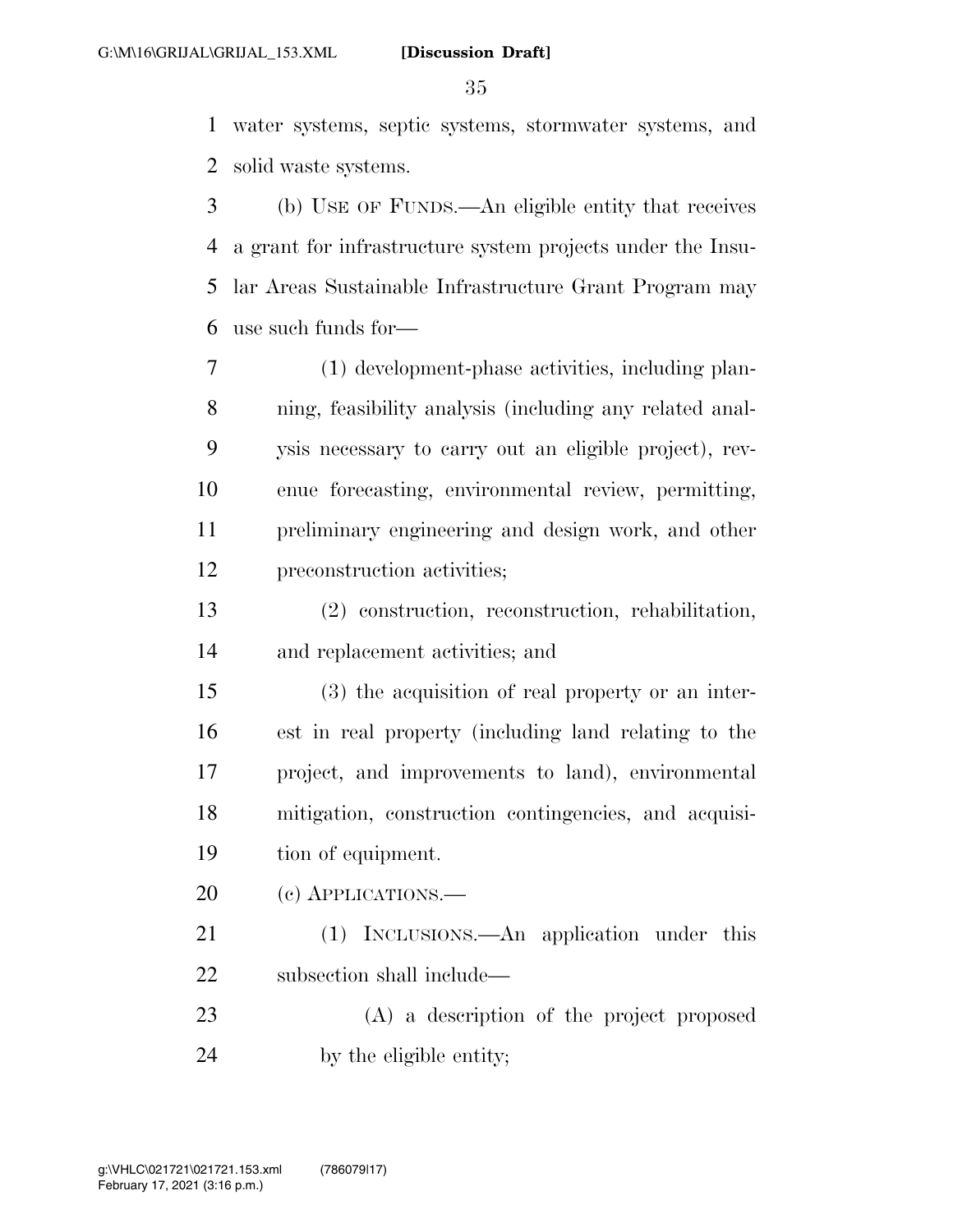| $\mathbf{1}$   | (B) an evaluation (using methodology ap-              |
|----------------|-------------------------------------------------------|
| $\overline{2}$ | proved by the Director) of the quantifiable and       |
| 3              | unquantifiable benefits of the proposed project;      |
| $\overline{4}$ | (C) an estimate of the cost of the proposed           |
| 5              | project; and                                          |
| 6              | (D) a description of the age and expected             |
| 7              | lifetime of the infrastructure system funded by       |
| 8              | the project.                                          |
| 9              | (2) PRIORITY.—In providing grants under this          |
| 10             | section, the Director shall give priority to proposed |
| 11             | projects that, as determined by the Director—         |
| 12             | (A) maximize public health benefits;                  |
| 13             | (B) are the most cost effective;                      |
| 14             | (C) serve areas with environmental justice            |
| 15             | communities—                                          |
| 16             | (i) in rural remote areas; or                         |
| 17             | (ii) that have challenged environ-                    |
| 18             | mental conditions.                                    |
| 19             | (3) APPLICATION GUIDANCE AND PROCESSES.-              |
| 20             | The Director shall provide Insular Areas—             |
| 21             | (A) guidance for use in applying for grant            |
| 22             | funds under this section, including information       |
| 23             | regarding-                                            |
| 24             | (i) the process and forms for applica-                |
| 25             | tions;                                                |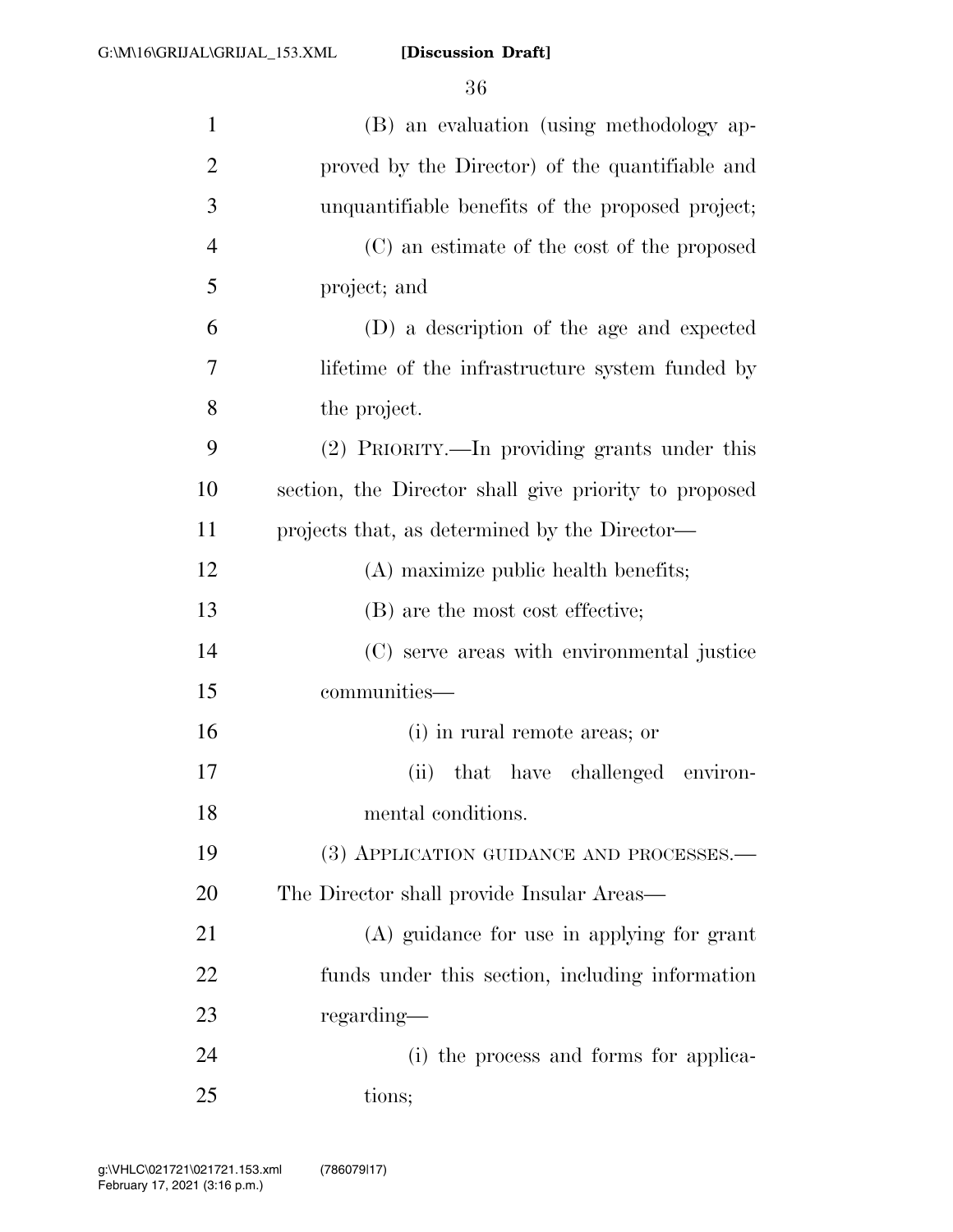| $\mathbf{1}$   | (ii) permissible uses of funds received;                   |
|----------------|------------------------------------------------------------|
| $\mathbf{2}$   | and                                                        |
| $\mathfrak{Z}$ | (iii) an annual deadline for submission                    |
| $\overline{4}$ | of the applications;                                       |
| 5              | (B) a process by which the Director shall                  |
| 6              | approve or disapprove each application; and                |
| $\overline{7}$ | (C) a streamlined process by which an In-                  |
| 8              | sular Area may renew an application described              |
| 9              | in subparagraph (A) for subsequent fiscal                  |
| 10             | years.                                                     |
| 11             | (d) LIMITATION ON USE OF FUNDS.—                           |
| 12             | $(1)$ OFFICE.—The Director shall use 100 per-              |
| 13             | cent of the funds made available to carry out this         |
| 14             | section to provide grants, on a competitive basis, to      |
| 15             | eligible entities in Insular Areas.                        |
| 16             | (2) GRANT RECIPIENT.—An eligible entity may                |
| 17             | use not more than 10 percent of a grant provided           |
| 18             | under this section for administrative expenses of an       |
| 19             | approved project.                                          |
| 20             | (e) AUTHORIZATION OF APPROPRIATIONS. To carry              |
| 21             | out this section there is authorized to be appropriated to |
| 22             | the Administrator $$50,000,000$ for fiscal year 2022 and   |
| 23             | each fiscal year thereafter.                               |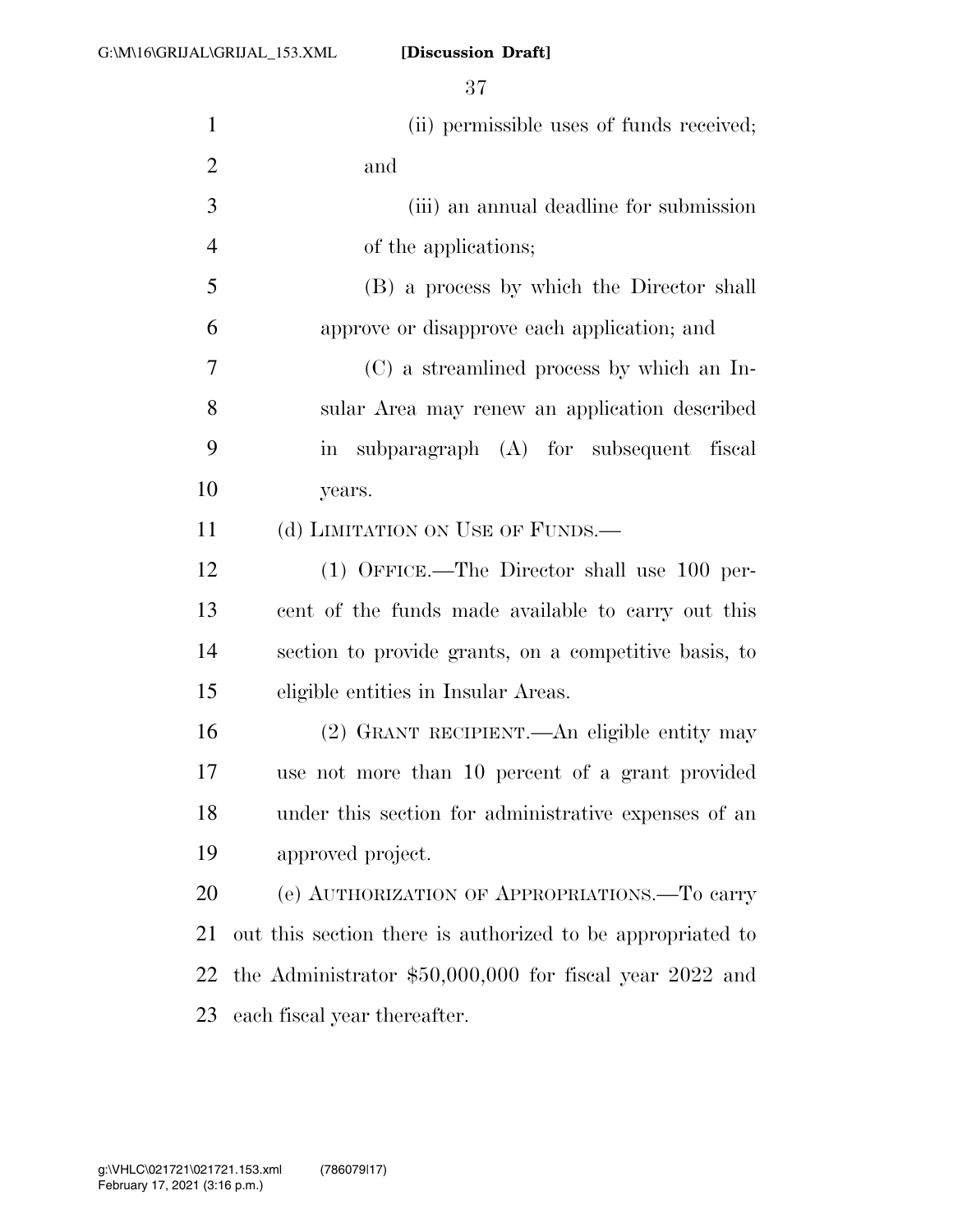# **SEC. 504. INSULAR AREA RENEWABLE ENERGY GRANT PRO-**

### **GRAM.**

 (a) ESTABLISHMENT.—Not later than 180 days after the date of the enactment of this Act, the Director of the Insular Area National Program Office shall establish and carry out a program, to be known as the Insular Area Renewable Energy Grant Program to provide grants to eligible entities in the Insular Areas to expand renewable energy and energy efficiency in the Insular Areas.

(b) ELIGIBILITY.—

 (1) PROJECTS ELIGIBLE FOR ASSISTANCE.— The following projects may be carried out with amounts made available under this section:

 (A) Construction of a new renewable en-ergy system.

 (B) A project for energy redundancy and resilience based on renewable energy and for hurricane and storm damage reduction on re- newable energy systems that the Director deter- mines is technically sound, economically justi-fied, and environmentally acceptable.

 (C) A project for enhanced energy effi- ciency in the operation of infrastructure that belongs to an eligible entity.

 (D) A project for repair, rehabilitation, or replacement of a renewable energy system.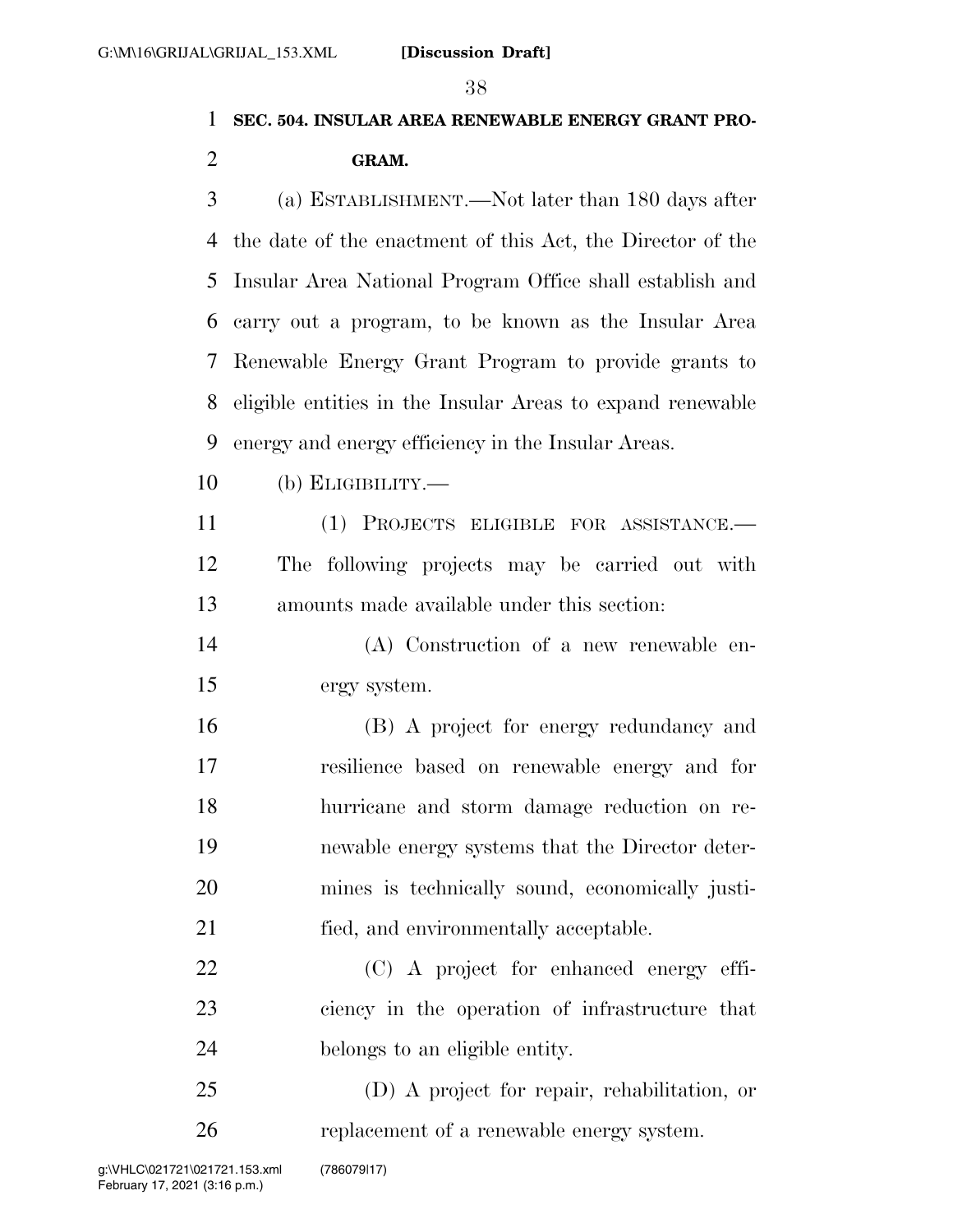| $\mathbf{1}$   | $(E)$ A project to prevent, reduce, or miti-           |
|----------------|--------------------------------------------------------|
| $\mathfrak{2}$ | gate the effects of hurricanes or storms, includ-      |
| 3              | ing projects that enhance the resilience of re-        |
| $\overline{4}$ | newable energy systems.                                |
| 5              | (F) Acquisition of real property or an in-             |
| 6              | terest in real property—                               |
| $\tau$         | (i) if the acquisition is integral to a                |
| 8              | project described in subparagraphs (A)                 |
| 9              | through $(D)$ ; or                                     |
| 10             | (ii) pursuant to an existing plan that,                |
| 11             | in the judgment of the Director, as appli-             |
| 12             | cable, would mitigate the environmental                |
| 13             | impacts of renewable energy system infra-              |
| 14             | structure projects.                                    |
| 15             | (G) A combination of projects under sub-               |
| 16             | paragraphs $(A)$ through $(F)$ .                       |
| 17             | (2) ACTIVITIES ELIGIBLE FOR ASSISTANCE.—               |
| 18             | An eligible entity may use a grant provided under      |
| 19             | this section for, with respect to an eligible project— |
| 20             | (A) development-phase activities, including            |
| 21             | planning, feasibility analysis (including any re-      |
| 22             | lated analysis necessary to carry out an eligible      |
| 23             | project), revenue forecasting, environmental re-       |
| 24             | view, permitting, preliminary engineering and          |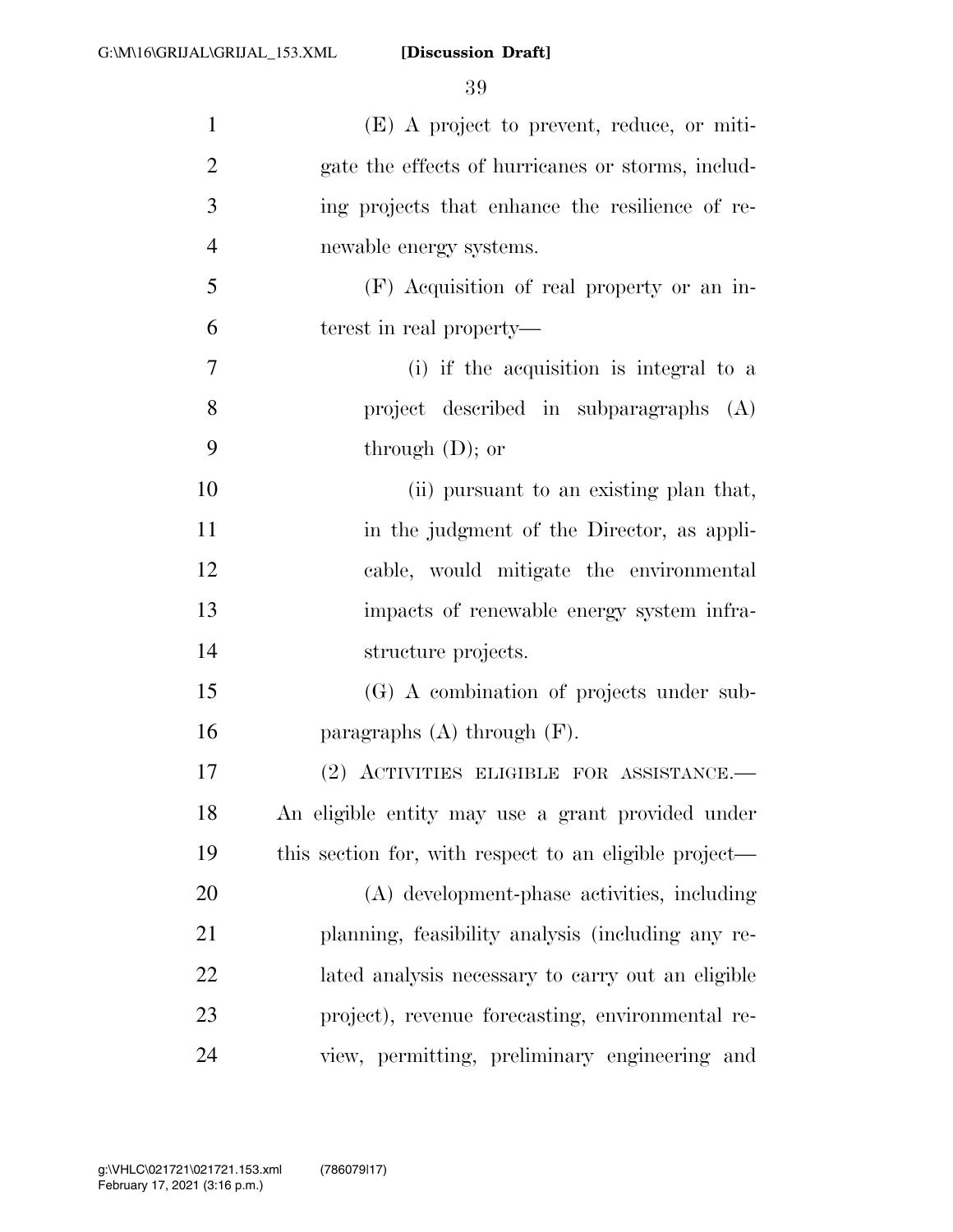| $\mathbf{1}$   | design work, and other preconstruction activi-        |
|----------------|-------------------------------------------------------|
| $\overline{2}$ | ties;                                                 |
| 3              | (B) construction, reconstruction, rehabili-           |
| $\overline{4}$ | tation, and replacement activities; and               |
| 5              | (C) the acquisition of real property or an            |
| 6              | interest in real property (including land relating    |
| $\overline{7}$ | to the project, and improvements to land), envi-      |
| 8              | ronmental mitigation, construction contin-            |
| 9              | gencies, and acquisition of equipment.                |
| 10             | (c) APPLICATIONS.—                                    |
| 11             | (1) INCLUSIONS.—An application under this             |
| 12             | subsection shall include—                             |
| 13             | (A) a description of the project proposed             |
| 14             | by the eligible entity;                               |
| 15             | (B) an evaluation (using methodology ap-              |
| 16             | proved by the Director) of the quantifiable and       |
| 17             | unquantifiable benefits of the proposed project;      |
| 18             | (C) an estimate of the cost of the proposed           |
| 19             | project; and                                          |
| 20             | (D) a description of the age and expected             |
| 21             | lifetime of a renewable energy or energy effi-        |
| 22             | ciency system funded by the project.                  |
| 23             | (2) PRIORITY.—In providing grants under this          |
| 24             | section, the Director shall give priority to proposed |
| 25             | projects that, as determined by the Director—         |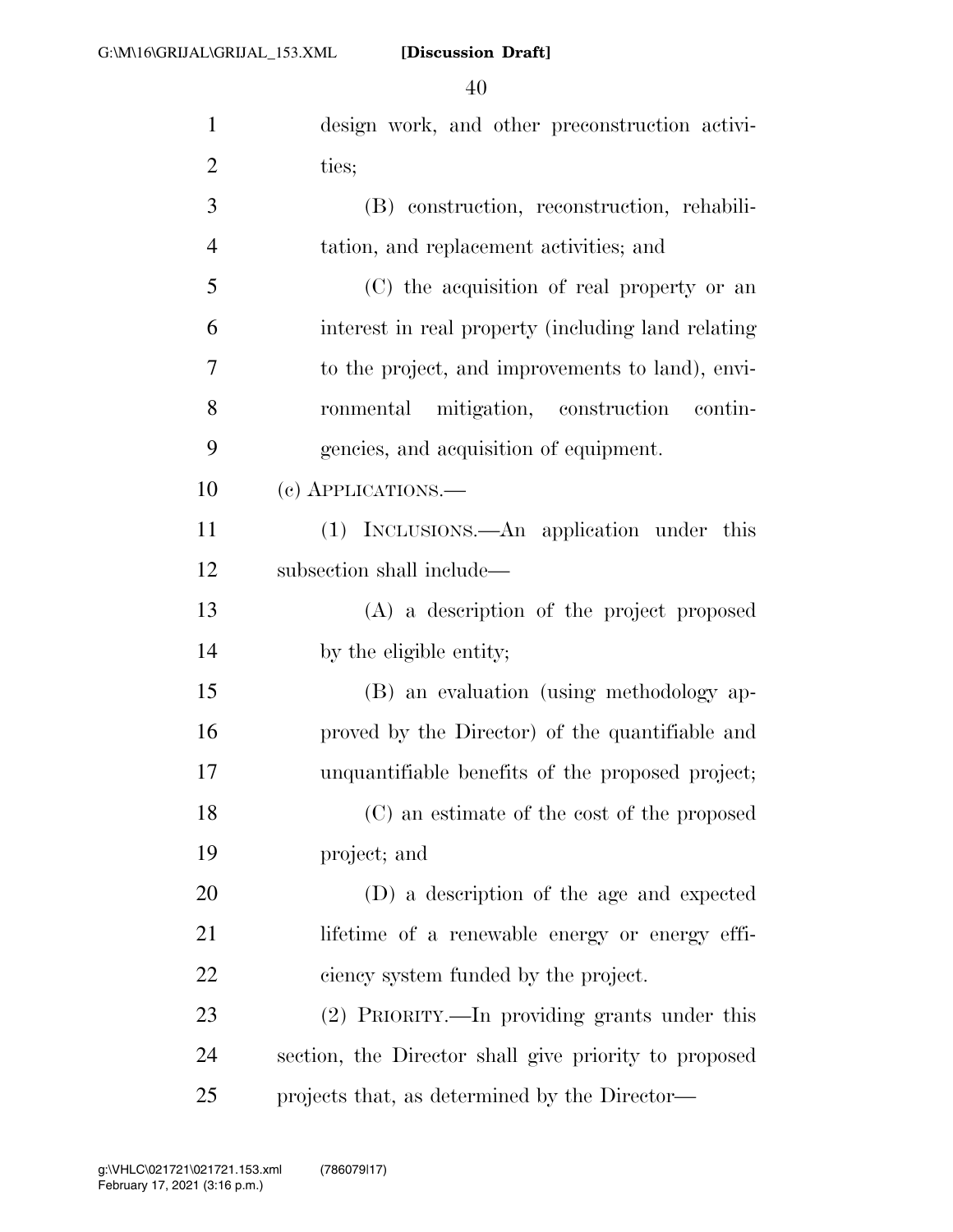| $\mathbf{1}$   | (A) maximize public health benefits;            |
|----------------|-------------------------------------------------|
| $\overline{2}$ | (B) are the most cost effective;                |
| 3              | (C) serve areas with environmental justice      |
| $\overline{4}$ | communities—                                    |
| 5              | (i) in rural remote areas; or                   |
| 6              | (ii) that are poor air quality areas.           |
| 7              | (3) APPLICATION GUIDANCE AND PROCESSES.-        |
| 8              | The Director shall provide Insular Areas—       |
| 9              | (A) guidance for use in applying for grant      |
| 10             | funds under this section, including information |
| 11             | regarding—                                      |
| 12             | (i) the process and forms for applica-          |
| 13             | tions;                                          |
| 14             | (ii) permissible uses of funds received;        |
| 15             | and                                             |
| 16             | (iii) an annual deadline for submission         |
| 17             | of the applications;                            |
| 18             | (B) a process by which the Director shall       |
| 19             | approve or disapprove each application; and     |
| 20             | (C) a streamlined process by which an In-       |
| 21             | sular Area may renew an application described   |
| 22             | subparagraph (A) for subsequent fiscal<br>in    |
| 23             | years.                                          |
| 24             | (d) LIMITATION ON USE OF FUNDS.—                |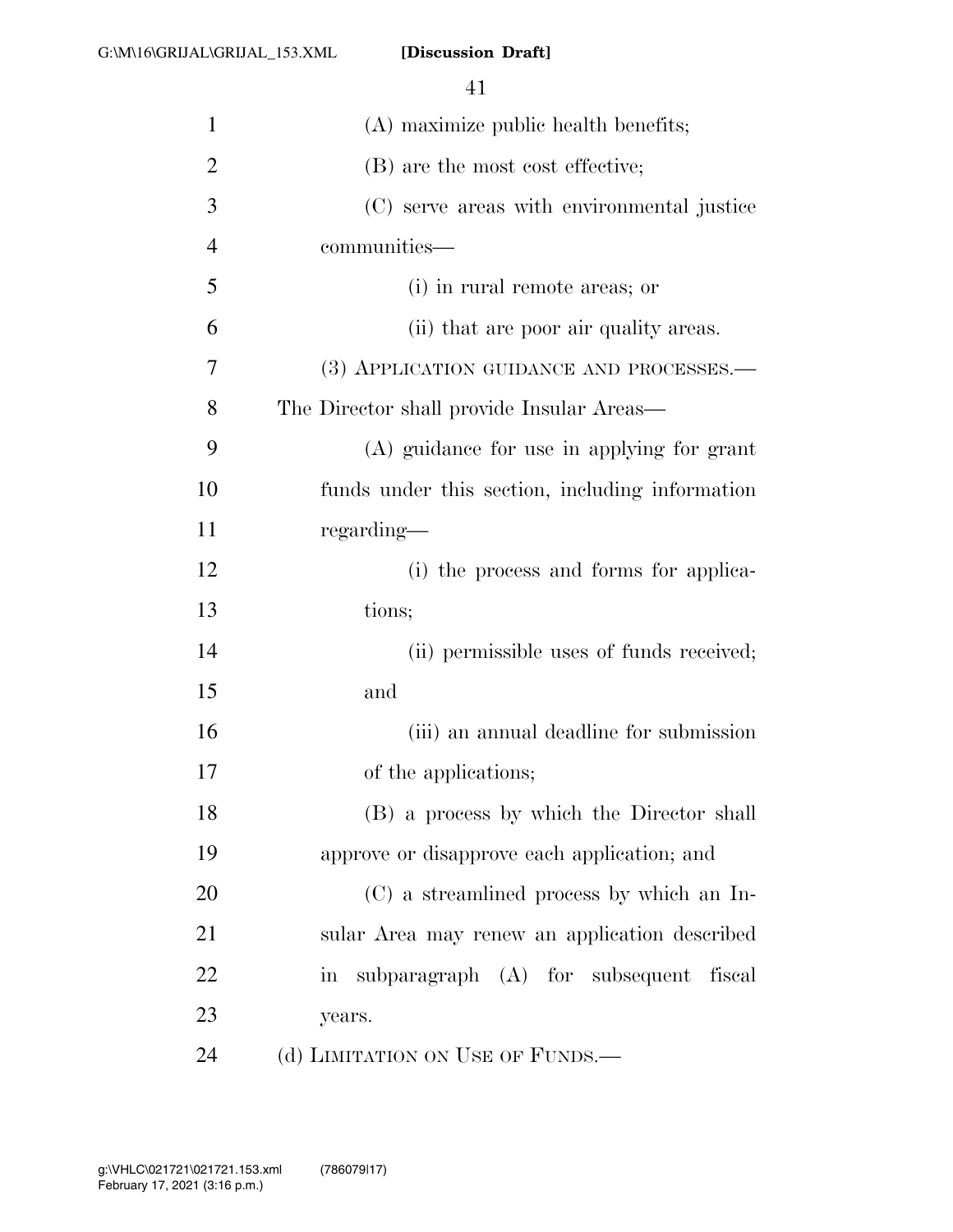(1) OFFICE.—The Director shall use 100 per- cent of the funds made available to carry out this section to provide grants, on a competitive basis, to eligible entities in Insular Areas.

 (2) GRANT RECIPIENT.—An eligible entity may use not more than 10 percent of a grant provided under this section to fund administrative expenses of an approved project.

 (e) AUTHORIZATION OF APPROPRIATIONS.—To carry out this section, there is authorized to be appropriated to the Administrator \$50,000,000 for fiscal year 2022 and each fiscal year thereafter.

## **SEC. 505. INSULAR AREA TECHNICAL ASSISTANCE PRO-GRAM.**

 (a) IN GENERAL.—The Insular Area National Pro- gram Office Director shall establish a program, to be known as the Insular Area Technical Assistance Program, to provide technical assistance to Insular Areas relating to climate change planning, mitigation, adaptation, and resilience.

 (b) AUTHORIZATION OF APPROPRIATIONS.—There is authorized to be appropriated to the Administrator to carry out this section \$5,000,000 for fiscal year 2022 and each fiscal year thereafter.